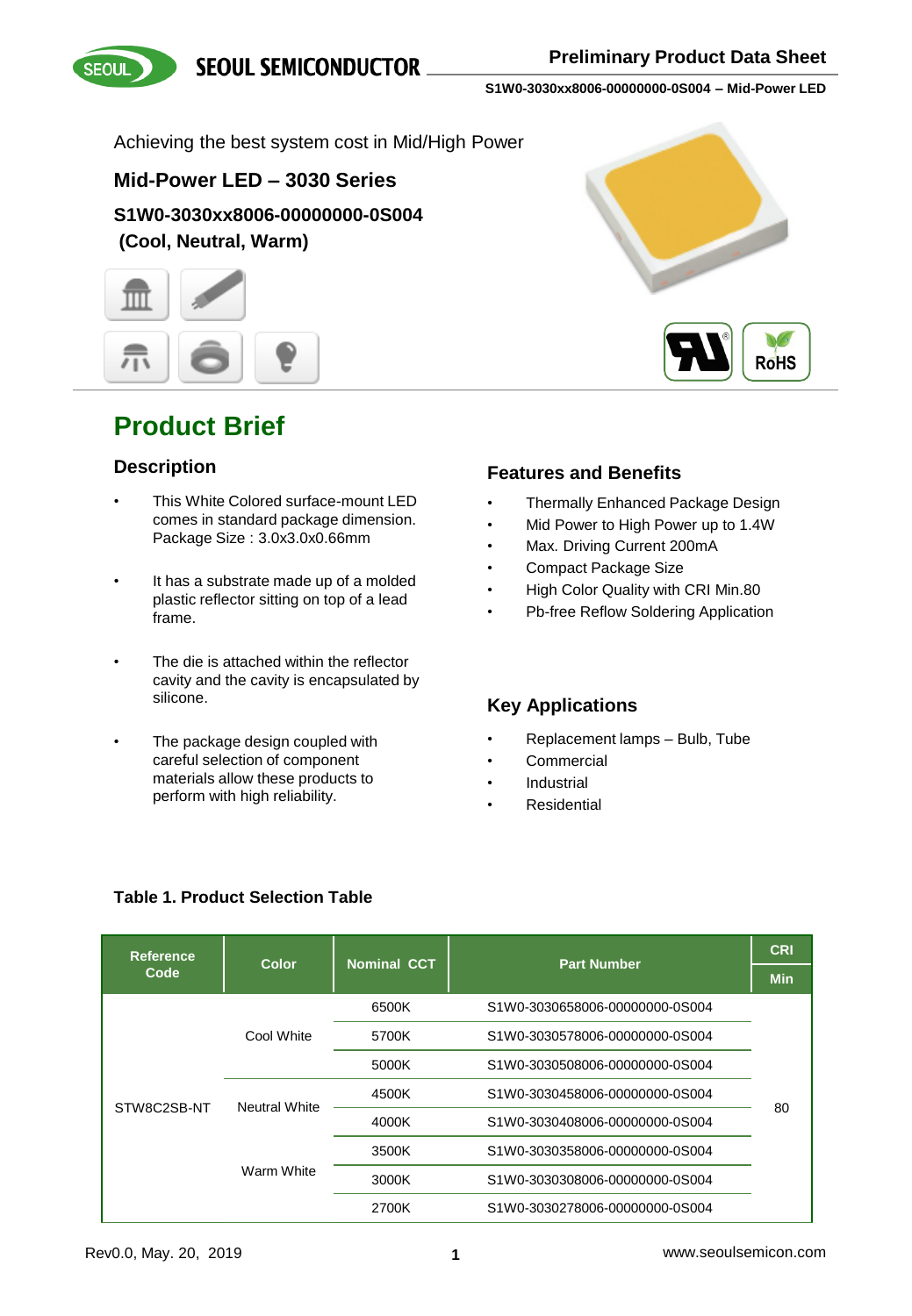

# **Table of Contents**

|           | <b>Index</b>                            |    |  |  |  |  |
|-----------|-----------------------------------------|----|--|--|--|--|
| ٠         | <b>Product Brief</b>                    | 1  |  |  |  |  |
| $\bullet$ | <b>Table of Contents</b>                | 2  |  |  |  |  |
| ٠         | <b>Performance Characteristics</b>      | 3  |  |  |  |  |
|           | <b>Characteristics Graph</b>            | 5  |  |  |  |  |
| ٠         | <b>Color Bin Structure</b>              | 11 |  |  |  |  |
|           | <b>Mechanical Dimensions</b>            | 15 |  |  |  |  |
|           | <b>Recommended Solder Pad</b>           | 16 |  |  |  |  |
| $\bullet$ | <b>Reflow Soldering Characteristics</b> | 17 |  |  |  |  |
| $\bullet$ | Emitter Tape & Reel Packaging           | 18 |  |  |  |  |
|           | <b>Product Nomenclature</b>             | 20 |  |  |  |  |
|           | Handling of Silicone Resin for LEDs     | 21 |  |  |  |  |
|           | <b>Precaution For Use</b>               | 22 |  |  |  |  |
|           | Company Information                     | 25 |  |  |  |  |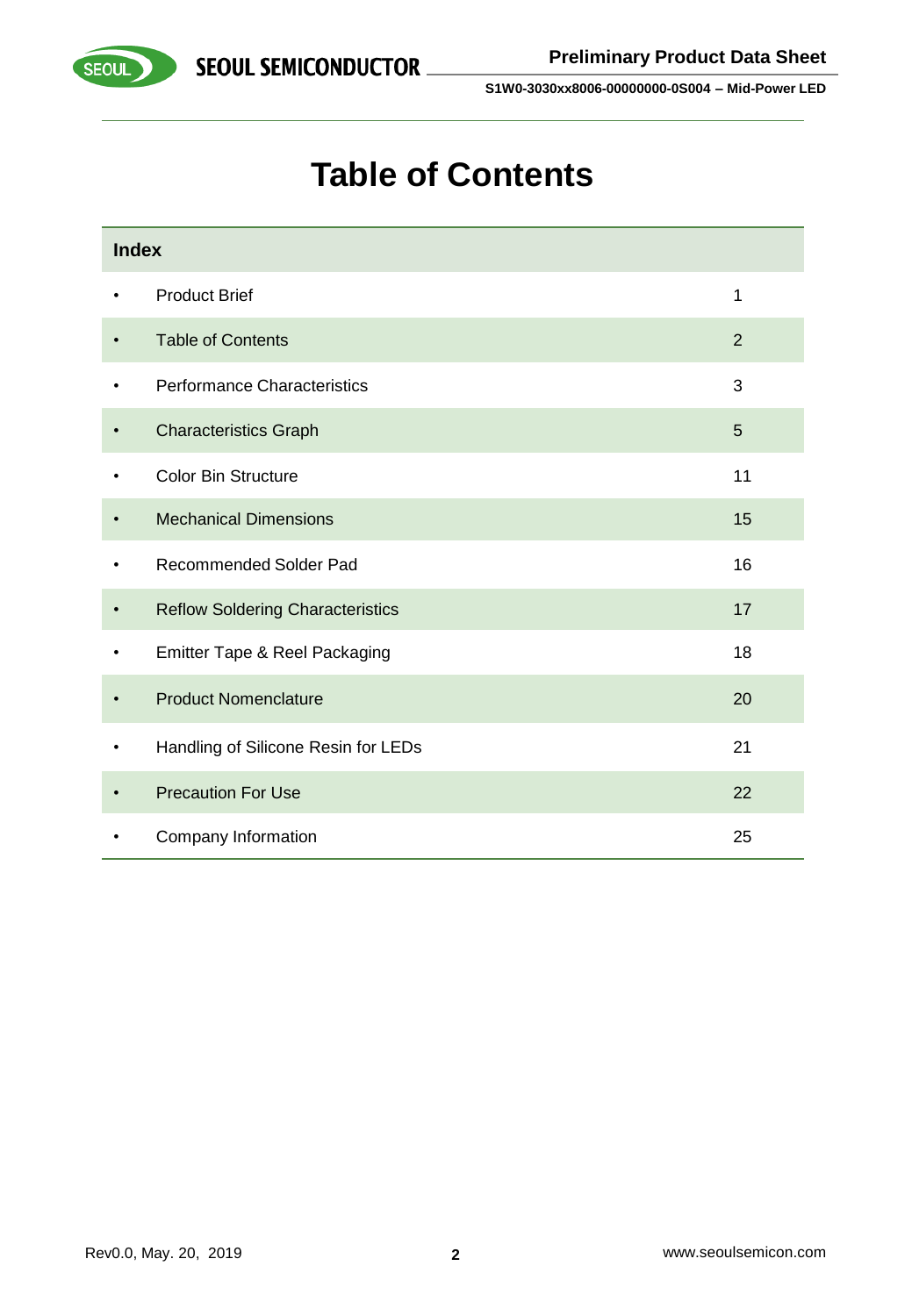## **Performance Characteristics**

| Table 2. Product Selection Guide, $I_F$ = 120mA, $T_i$ = 25°C, RH30% |  |
|----------------------------------------------------------------------|--|
|----------------------------------------------------------------------|--|

|                       |                                | $\overline{\text{CCT}}$ (K) <sup>[1]</sup> |                 | Luminous Flux <sup>[3]</sup> |                          | <b>CRI</b> |
|-----------------------|--------------------------------|--------------------------------------------|-----------------|------------------------------|--------------------------|------------|
| <b>Reference Code</b> | <b>Part Number</b>             |                                            | <b>RANK</b>     |                              | $\Phi$ <sub>V</sub> (Im) | $R_{a}$    |
|                       |                                | Typ.                                       |                 | <b>Min</b>                   | <b>Max</b>               | Min.       |
|                       |                                |                                            | L35             | 106                          | 113                      | 80         |
|                       | S1W0-3030658006-00000000-0S004 | 6500                                       | L <sub>37</sub> | 113                          | 120                      | 80         |
|                       |                                |                                            | M40             | 120                          | 127                      | 80         |
|                       | S1W0-3030578006-00000000-0S004 | 5700                                       | L <sub>37</sub> | 113                          | 120                      | 80         |
|                       |                                |                                            | M40             | 120                          | 127                      | 80         |
|                       | S1W0-3030508006-00000000-0S004 | 5000                                       | L37             | 113                          | 120                      | 80         |
|                       |                                |                                            | M40             | 120                          | 127                      | 80         |
|                       |                                | 4500                                       | L <sub>37</sub> | 113                          | 120                      | 80         |
| STW8C2SB-NT           | S1W0-3030458006-00000000-0S004 |                                            | M40             | 120                          | 127                      | 80         |
|                       | S1W0-3030408006-00000000-0S004 | 4000                                       | L37             | 113                          | 120                      | 80         |
|                       |                                |                                            | M40             | 120                          | 127                      | 80         |
|                       |                                | 3500                                       | L35             | 106                          | 113                      | 80         |
|                       | S1W0-3030358006-00000000-0S004 |                                            | L37             | 113                          | 120                      | 80         |
|                       |                                |                                            | M40             | 120                          | 127                      | 80         |
|                       | S1W0-3030308006-00000000-0S004 |                                            | L35             | 106                          | 113                      | 80         |
|                       |                                | 3000                                       | L37             | 113                          | 120                      | 80         |
|                       |                                |                                            | L35             | 106                          | 113                      | 80         |
|                       | S1W0-3030278006-00000000-0S004 | 2700                                       | L37             | 113                          | 120                      | 80         |

#### **Notes :**

- (1) Correlated Color Temperature is derived from the CIE 1931 Chromaticity diagram.
- (2) Seoul Semiconductor maintains a tolerance of  $\pm 7%$  on Intensity and power measurements.
	- The luminous intensity IV was measured at the peak of the spatial pattern which may not be aligned with the mechanical axis of the LED package.
- (3) The lumen table is only for reference.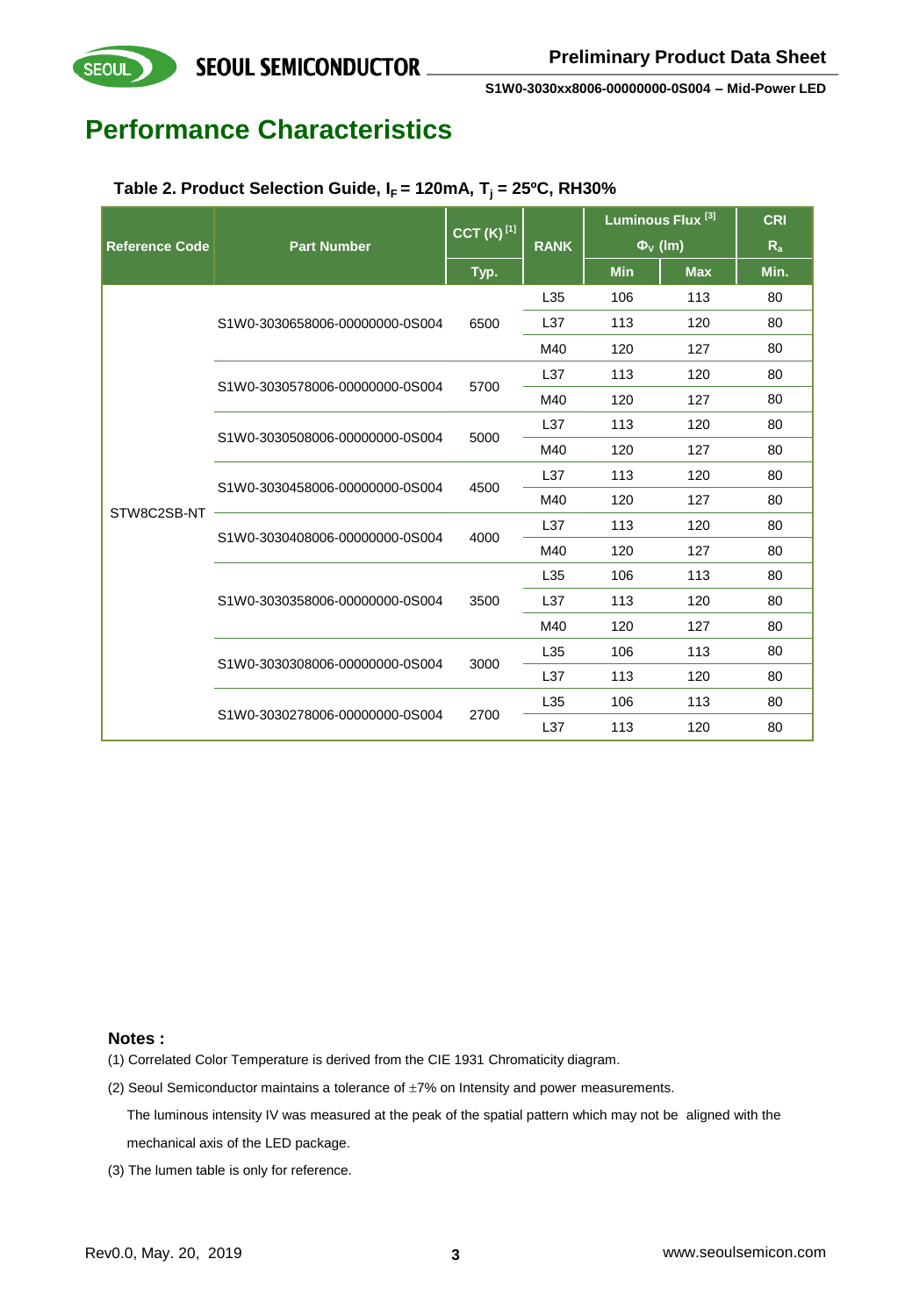## **Performance Characteristics**

**SEOUL** 

### **Table 3. Characteristics, IF=120mA, Tj= 25ºC, RH30%**

| <b>Parameter</b>                     |                 |                          | Unit                      |                |      |
|--------------------------------------|-----------------|--------------------------|---------------------------|----------------|------|
|                                      | <b>Symbol</b>   | Min.                     | Typ.                      | Max.           |      |
| <b>Forward Current</b>               | ΙF              | -                        | 120                       |                | mA   |
| Forward Voltage <sup>[1]</sup>       | V <sub>F</sub>  | 5.7                      |                           | 6.1            |      |
| CRI <sup>[1]</sup>                   | $R_{\rm a}$     | 80                       | $\overline{\phantom{a}}$  | $\,$           |      |
| Viewing Angle [2]                    | $2\Theta_{1/2}$ | $\overline{\phantom{a}}$ | 120                       |                | Deg. |
| Thermal resistance (J to S) $^{[3]}$ | $R\theta_{J-S}$ | $\blacksquare$           | 10                        | $\blacksquare$ | °C/W |
| <b>ESD Sensitivity(HBM)</b>          |                 |                          | Class 2 JEDEC JS-001-2017 |                |      |

### **Table 4. Absolute Maximum Ratings**

| <b>Parameter</b>             | <b>Symbol</b>                | Value         | <b>Unit</b> |
|------------------------------|------------------------------|---------------|-------------|
| <b>Forward Current</b>       | ΙF                           | 200           | mA          |
| Power Dissipation            | $P_{D}$                      | 1.44          | W           |
| Junction Temperature         |                              | 125           | °C          |
| <b>Operating Temperature</b> | $\overline{\phantom{a}}$ opr | $-40 - + 85$  | °C          |
| Storage Temperature          | stq                          | $-40 - + 100$ | °C          |

#### **Notes :**

- (1) Tolerance : VF : $\pm 0.1$ V, IV : $\pm 7$ %, Ra : $\pm 2$ , x,y : $\pm 0.005$
- (2)  $2\Theta_{1/2}$  is the off-axis where the luminous intensity is 1/2 of the peak intensity.
- (3) Thermal resistance :  $Rth_{JS}$  (Junction / solder)
- LED's properties might be different from suggested values like above and below tables if operation condition will be exceeded our parameter range. Care is to be taken that power *dissipation does not* exceed the absolute maximum rating of the product.
- Thermal resistance can be increased substantially depending on the heat sink design/operating condition, and the maximum possible driving current will decrease accordingly.
- All measurements were made under the standardized environment of Seoul Semiconductor.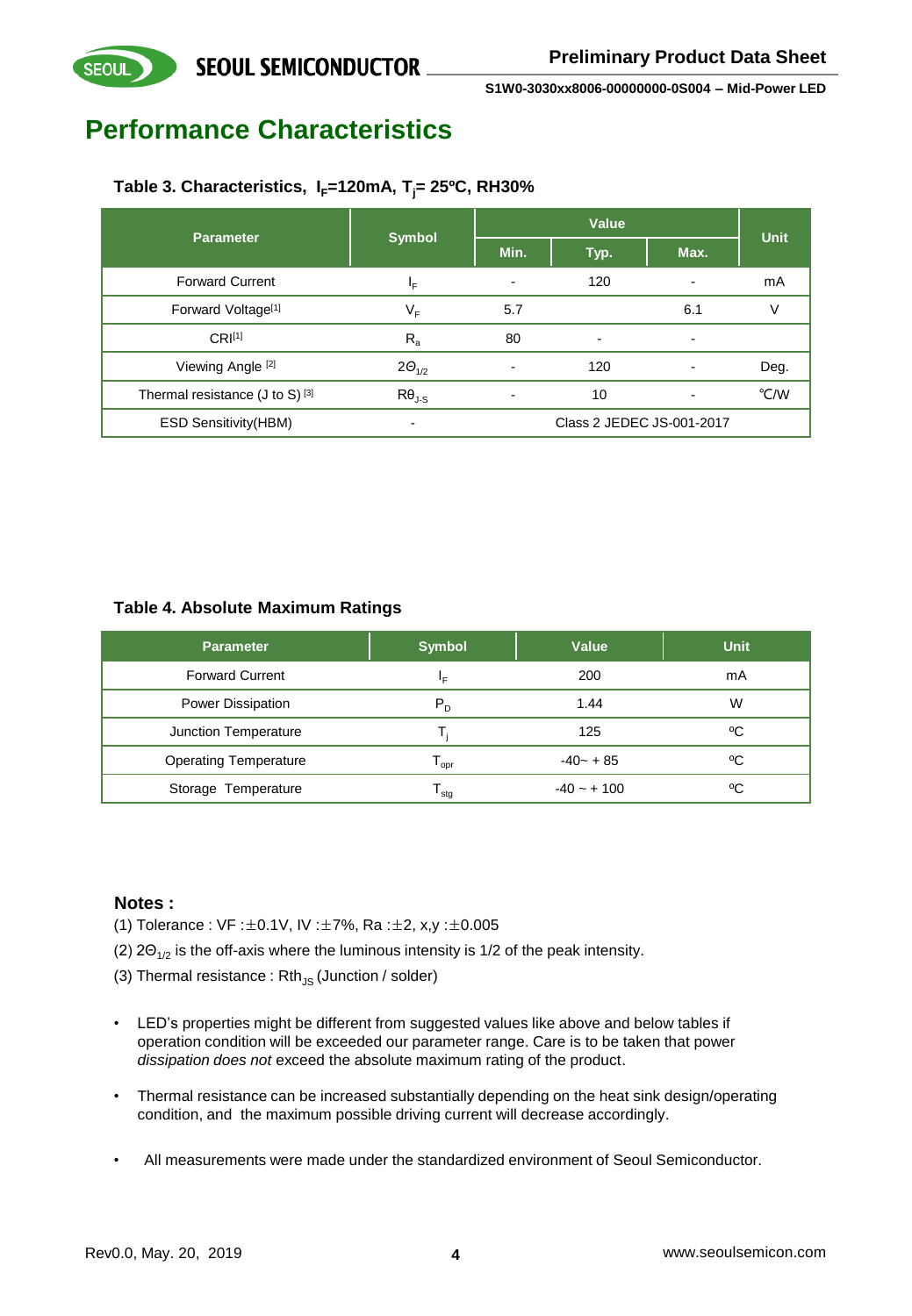**SEOUL** 

**S1W0-3030xx8006-00000000-0S004 – Mid-Power LED**

## **Characteristics Graph**

Fig 1. Color Spectrum,  $T_i = 25^{\circ}C$ ,  $I_F = 120 \text{mA}$ 



**Fig 2. Radiant Pattern,**  $T_i = 25^{\circ}C$ **,**  $I_F = 120 \text{mA}$ 

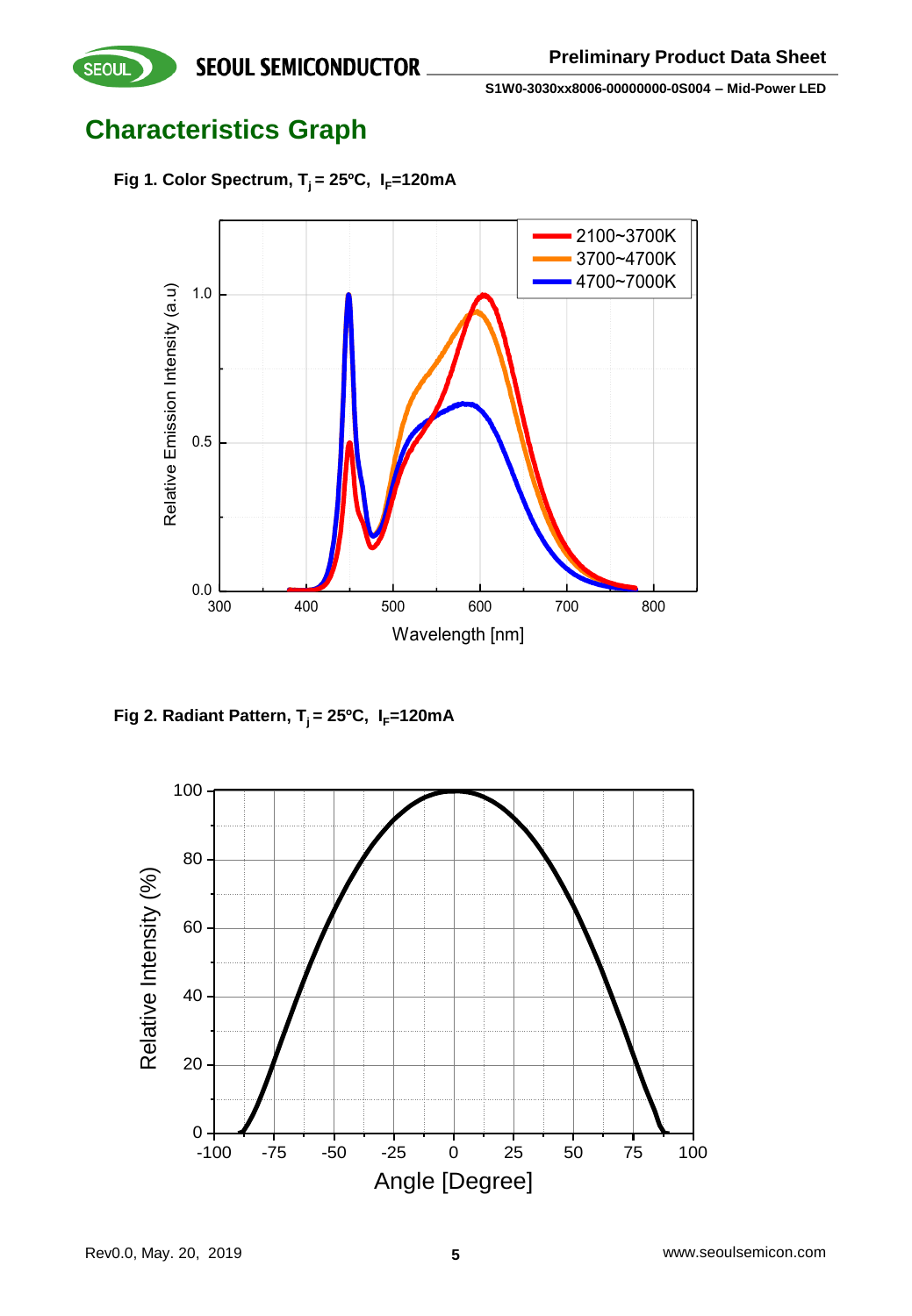**Characteristics Graph**





**Fig 4. Forward Current vs. Relative Luminous Intensity, T<sup>j</sup> = 25ºC**

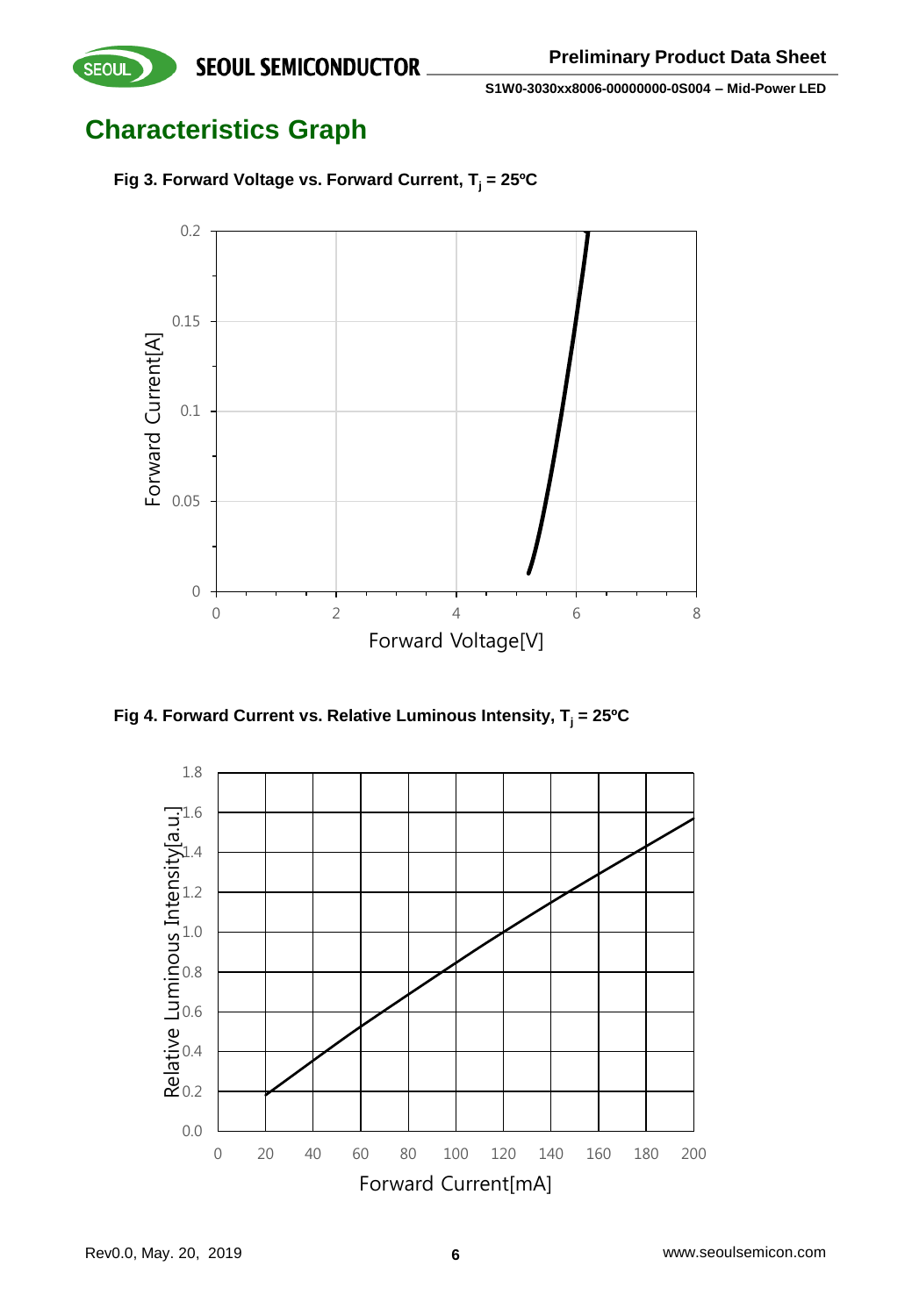## **Characteristics Graph**

**SEOUL** 





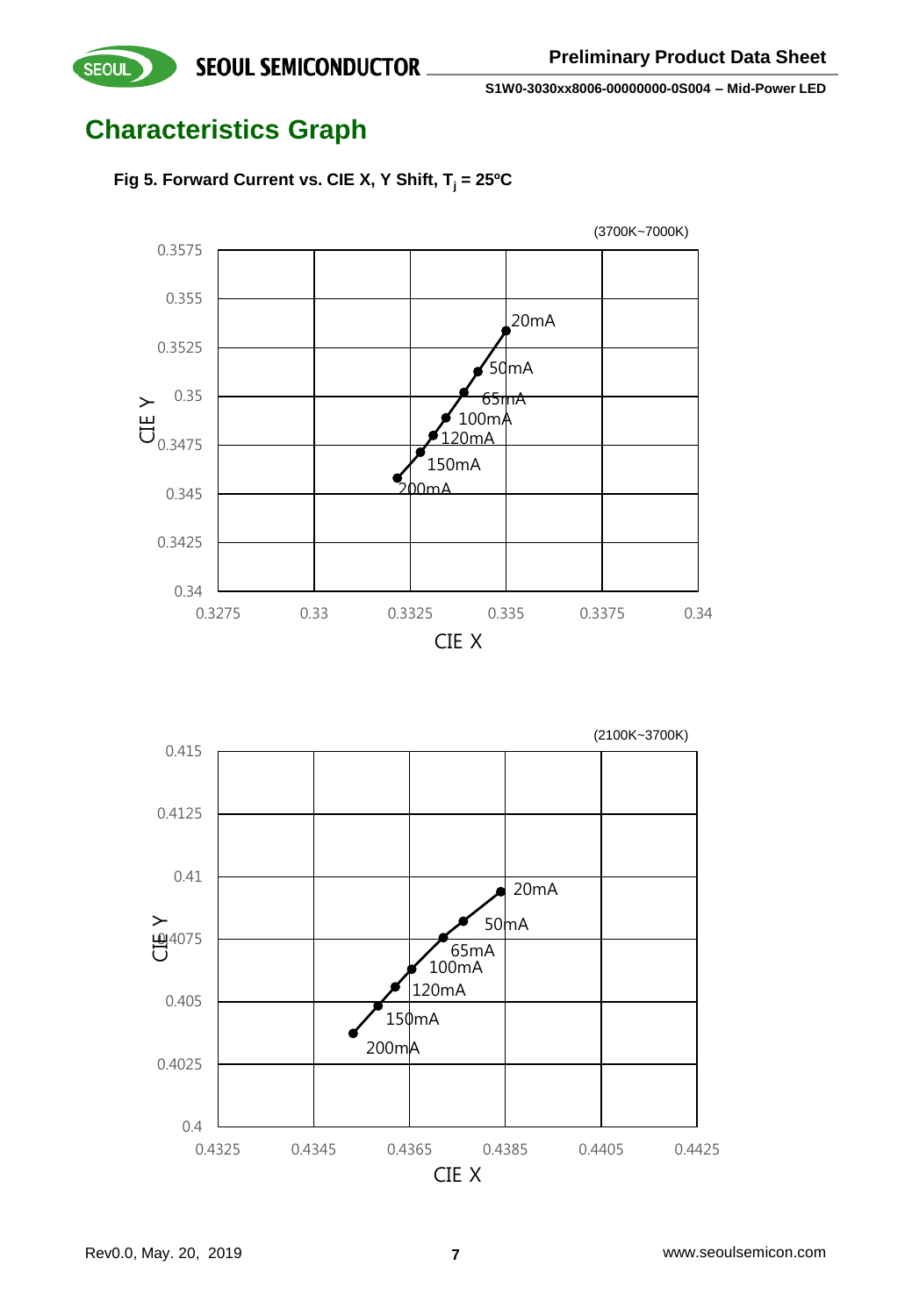## **Characteristics Graph**

**SEOUL** 



Fig 6. Junction Temperature vs. Relative Luminous Intensity, I<sub>F</sub>=120mA

**Fig 7. Junction Temperature vs. Relative Forward Voltage, I<sub>F</sub>=120mA** 

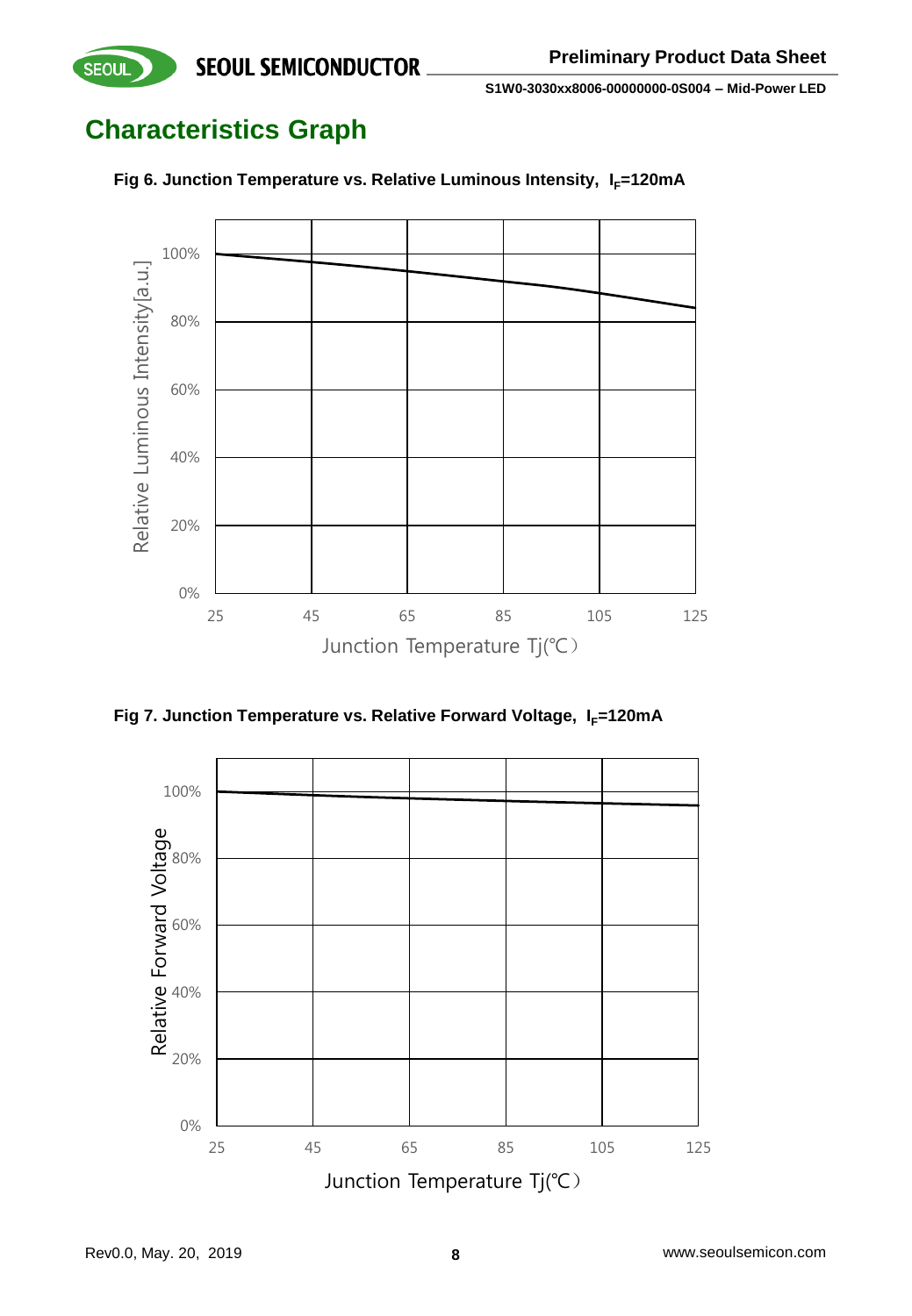## **Characteristics Graph**

**SEOUL** 



### Fig 8. Chromaticity Coordinate vs. Junction Temperature, I<sub>F</sub>=120mA



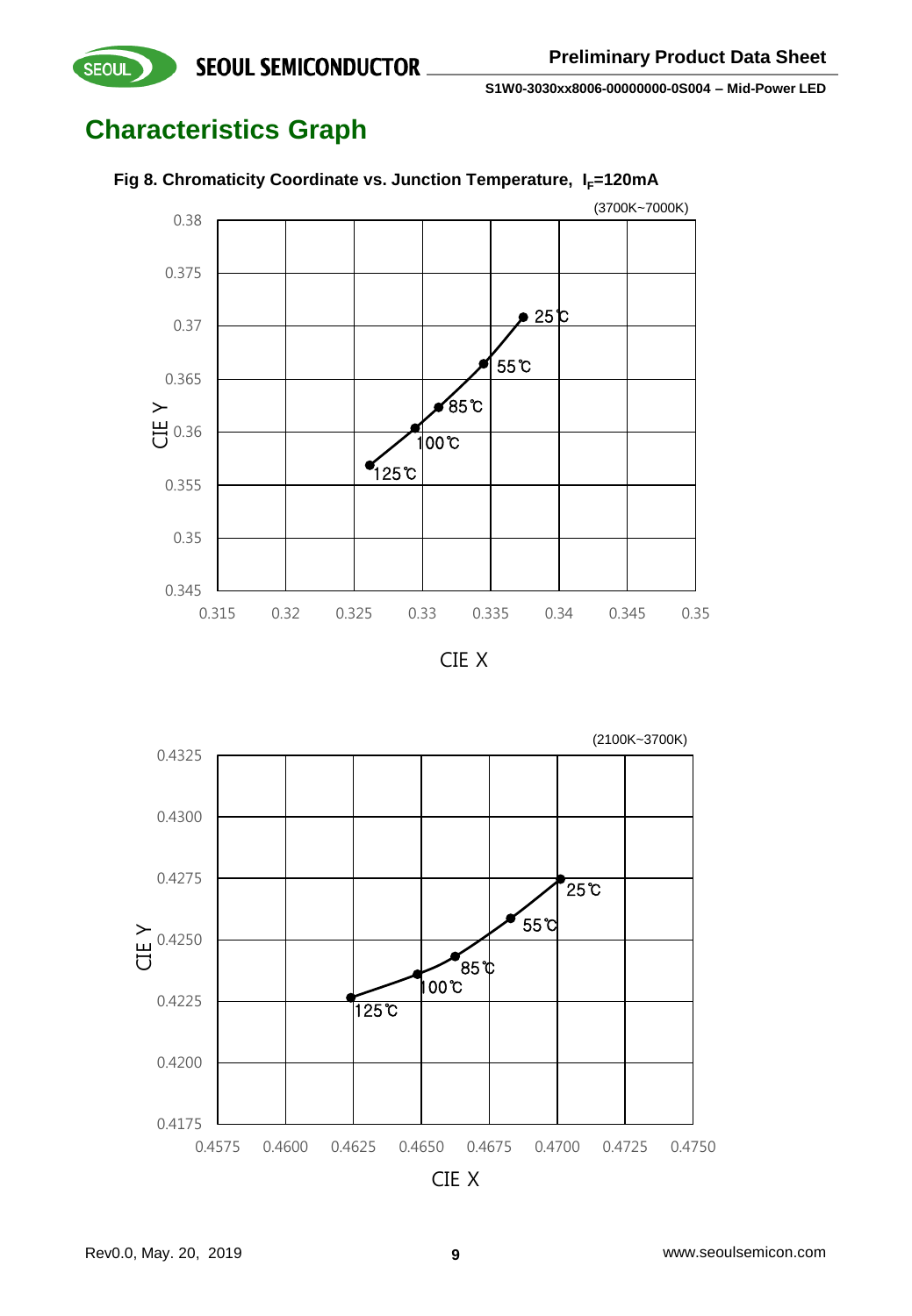## **Characteristics Graph**

**SEOUL** 



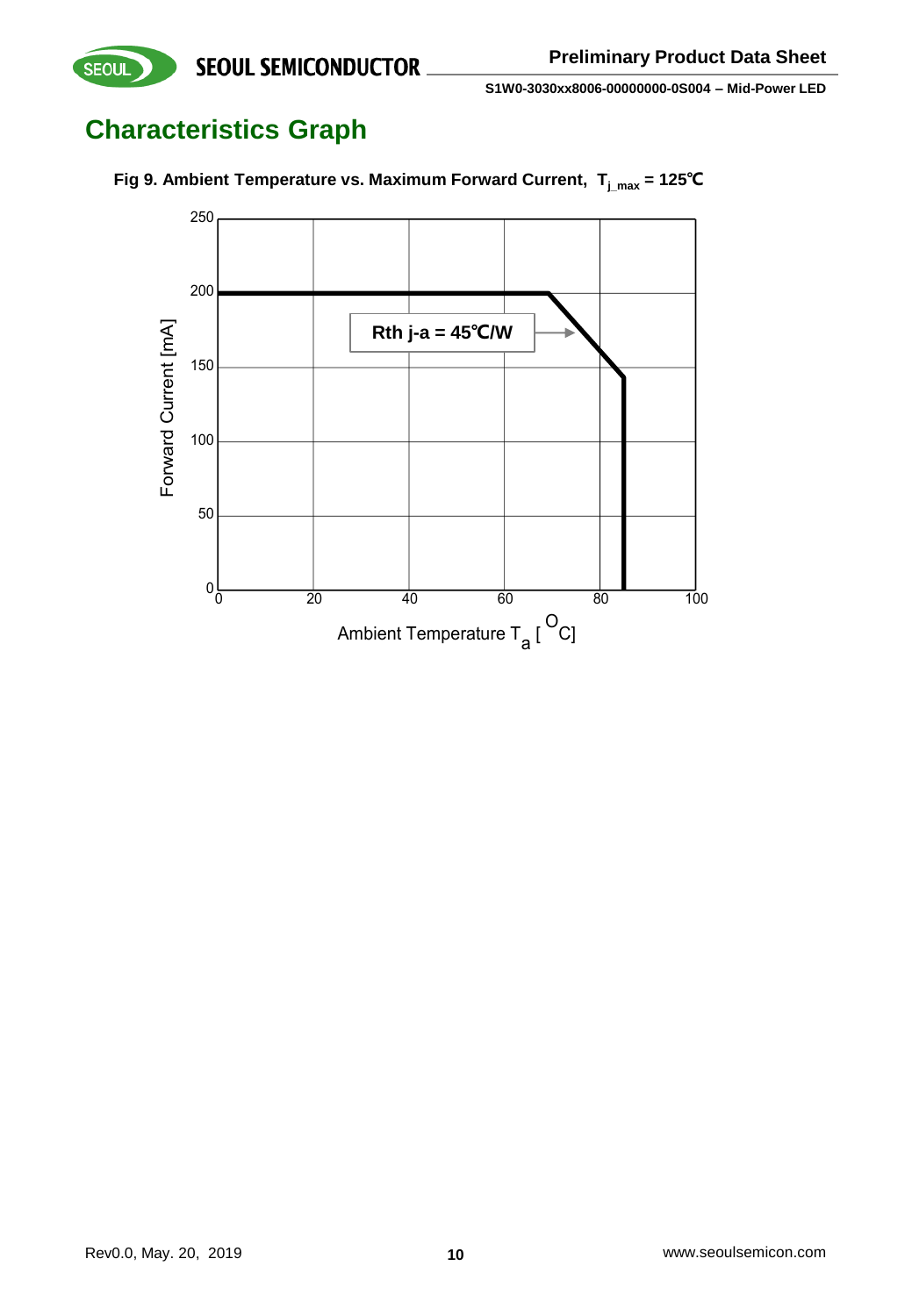## **Color Bin Structure**

SEOUL

### **Table 5. Bin Code description, Tj=25℃, IF=120mA**

| <b>Part Number</b>                     |                    | <b>Luminous Flux (Im)</b> |      | <b>Color Chromaticity</b> | <b>Typical Forward Voltage (V)</b> |      |      |
|----------------------------------------|--------------------|---------------------------|------|---------------------------|------------------------------------|------|------|
|                                        | <b>Bin</b><br>Code | Min.                      | Max. | Coordinate                | <b>Bin</b><br>Code                 | Min. | Max. |
|                                        | L35                | 106                       | 113  | Refer to page.12~14       | Z <sub>57</sub>                    | 5.7  | 5.9  |
| S1W0-<br>3030xx8006-<br>00000000-0S004 | L <sub>37</sub>    | 113                       | 120  |                           | Z <sub>59</sub>                    | 5.9  | 6.1  |
|                                        | M40                | 120                       | 127  |                           |                                    |      |      |

### Table 6. Intensity rank distribution **Available ranks** Available ranks

| <b>CCT</b>     | <b>CIE</b> |     | <b>IV Rank</b>  |     |
|----------------|------------|-----|-----------------|-----|
| 6000- 7000K    | A          | L35 | L <sub>37</sub> | M40 |
| 5300- 6000K    | B          | L35 | L <sub>37</sub> | M40 |
| $4700 - 5300K$ | C          | L35 | L <sub>37</sub> | M40 |
| $4200 - 4700K$ | D          | L35 | L <sub>37</sub> | M40 |
| $3700 - 4200K$ | E          | L35 | L <sub>37</sub> | M40 |
| $3200 - 3700K$ | F          | L35 | L <sub>37</sub> | M40 |
| $2900 - 3200K$ | G          | L35 | L <sub>37</sub> | M40 |
| $2600 - 2900K$ | н          | L35 | L <sub>37</sub> | M40 |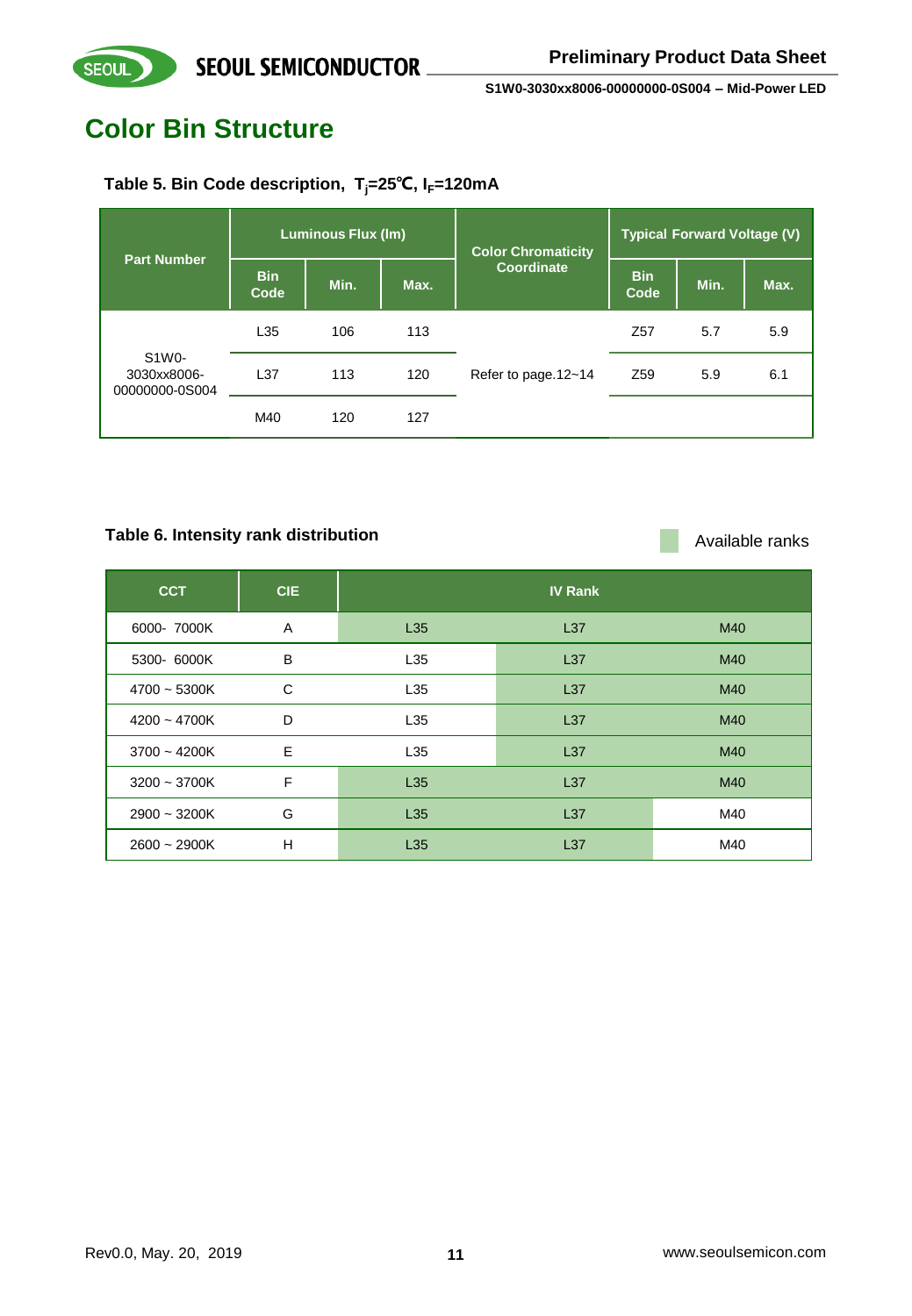### **Color Bin Structure**

**SEOUL** 

**CIE Chromaticity Diagram (Cool white), Tj=25℃, IF=120mA**



| 6500K 4Step                      |               | 5700K 4Step                      |                              | 5000K 4Step                      |               |
|----------------------------------|---------------|----------------------------------|------------------------------|----------------------------------|---------------|
|                                  | 4A            | 4B                               |                              |                                  | 4C            |
| Center point                     | 0.3123:0.3282 |                                  | Center point 0.3287 : 0.3417 | Center point                     | 0.3447:0.3553 |
| Major Axis a                     | 0.0088        | Major Axis a                     | 0.0095                       | Major Axis a                     | 0.0108        |
| Minor Axis b                     | 0.0036        | Minor Axis b                     | 0.0040                       | Minor Axis b                     | 0.0047        |
| Ellipse<br><b>Rotation Angle</b> | 58            | Ellipse<br><b>Rotation Angle</b> | 59                           | Ellipse<br><b>Rotation Angle</b> | 60            |

| AA     |           |        | AB     | <b>AC</b> |        | <b>AD</b> |        |
|--------|-----------|--------|--------|-----------|--------|-----------|--------|
| CIE X  | CIE Y     | CIE X  | CIE Y  | CIE X     | CIE Y  | CIE X     | CIE Y  |
| 0.3028 | 0.3304    | 0.3115 | 0.3393 | 0.3131    | 0.329  | 0.3048    | 0.3209 |
| 0.3048 | 0.3209    | 0.3131 | 0.329  | 0.3146    | 0.3187 | 0.3068    | 0.3113 |
| 0.3131 | 0.329     | 0.3213 | 0.3371 | 0.3221    | 0.3261 | 0.3146    | 0.3187 |
| 0.3115 | 0.3393    | 0.3205 | 0.3481 | 0.3213    | 0.3371 | 0.3131    | 0.329  |
|        | <b>BA</b> |        | BB     | <b>BC</b> |        | <b>BD</b> |        |
| CIE X  | CIE Y     | CIE X  | CIE Y  | CIE X     | CIE Y  | CIE X     | CIE Y  |
| 0.3207 | 0.3462    | 0.3292 | 0.3539 | 0.3293    | 0.3423 | 0.3215    | 0.3353 |
| 0.3215 | 0.3353    | 0.3293 | 0.3423 | 0.3294    | 0.3306 | 0.3222    | 0.3243 |
| 0.3293 | 0.3423    | 0.3371 | 0.3493 | 0.3366    | 0.3369 | 0.3294    | 0.3306 |
| 0.3292 | 0.3539    | 0.3376 | 0.3616 | 0.3371    | 0.3493 | 0.3293    | 0.3423 |
|        | <b>CA</b> |        | CВ     |           | CC.    | <b>CD</b> |        |
| CIE X  | CIE Y     | CIE X  | CIE Y  | CIE X     | CIE Y  | CIE X     | CIE Y  |
| 0.3376 | 0.3616    | 0.3463 | 0.3687 | 0.3452    | 0.3558 | 0.3371    | 0.3493 |
| 0.3371 | 0.3493    | 0.3452 | 0.3558 | 0.344     | 0.3428 | 0.3366    | 0.3369 |
| 0.3452 | 0.3558    | 0.3533 | 0.3624 | 0.3514    | 0.3487 | 0.344     | 0.3428 |
| 0.3463 | 0.3687    | 0.3551 | 0.376  | 0.3533    | 0.3624 | 0.3452    | 0.3558 |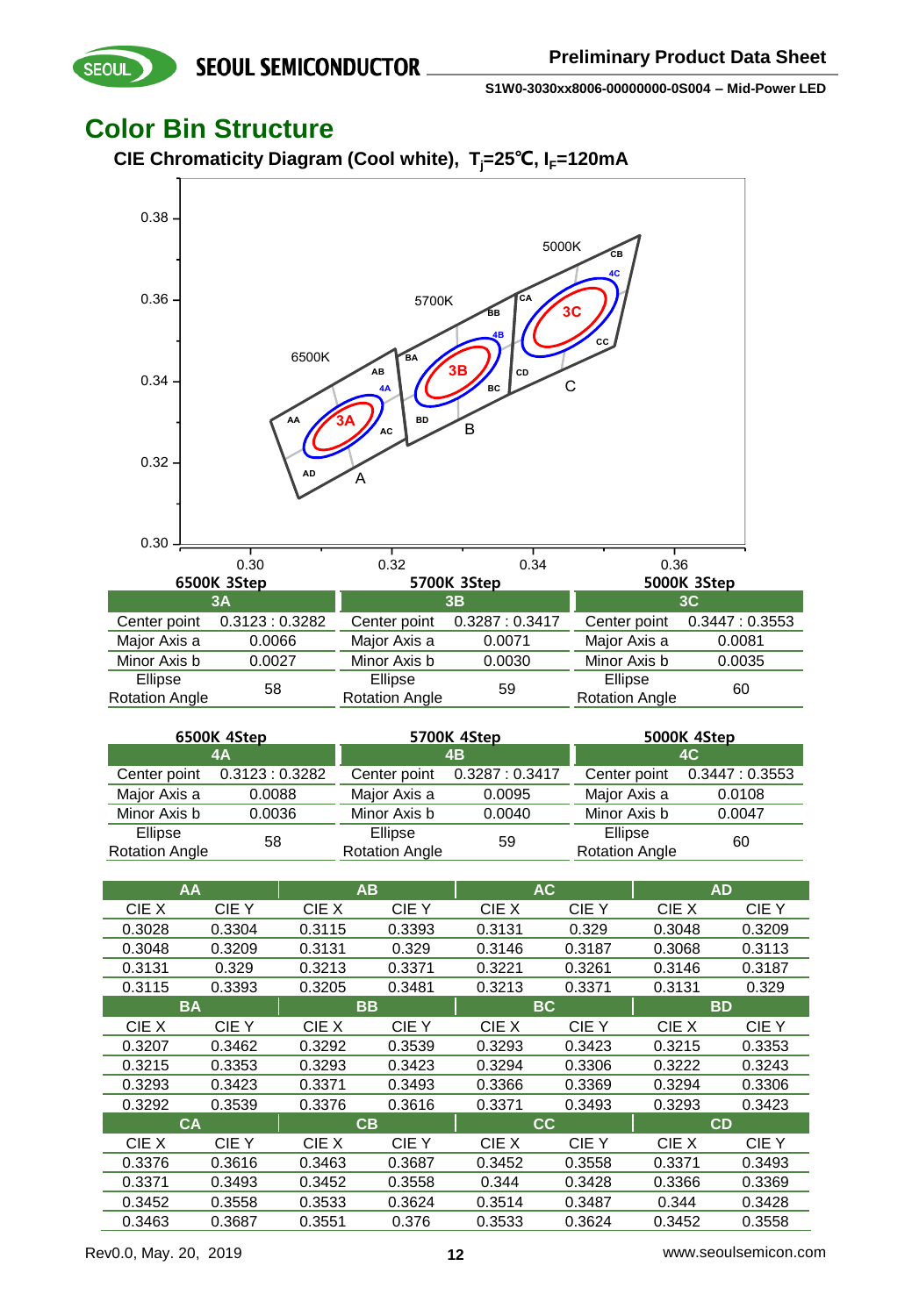### **Color Bin Structure**

SEOUL

**CIE Chromaticity Diagram (Cool white), Tj=25℃, IF=120mA**



|                                  | 4500K 3Step   | 4000K 3Step                      |               |  |
|----------------------------------|---------------|----------------------------------|---------------|--|
|                                  | 3D            | 3E                               |               |  |
| Center point                     | 0.3611:0.3658 | Center point                     | 0.3818:0.3797 |  |
| Major Axis a                     | 0.0090        | Major Axis a                     | 0.0094        |  |
| Minor Axis b                     | 0.0039        | Minor Axis b                     | 0.0040        |  |
| Ellipse<br><b>Rotation Angle</b> | 55            | Ellipse<br><b>Rotation Angle</b> | 53            |  |

|                                  | 4500K 4Step     | 4000K 4Step                      |               |  |
|----------------------------------|-----------------|----------------------------------|---------------|--|
|                                  | 4D              | 4E                               |               |  |
| Center point                     | 0.3611 : 0.3658 | Center point                     | 0.3818:0.3797 |  |
| Major Axis a                     | 0.0120          | Major Axis a                     | 0.0125        |  |
| Minor Axis b                     | 0.0052          | Minor Axis b                     | 0.0053        |  |
| Ellipse<br><b>Rotation Angle</b> | 55              | Ellipse<br><b>Rotation Angle</b> | 53            |  |

|        | <b>DA</b> |        | <b>DB</b> | <b>DC</b> |        | <b>DD</b> |        |
|--------|-----------|--------|-----------|-----------|--------|-----------|--------|
| CIE X  | CIE Y     | CIE X  | CIE Y     | CIE X     | CIE Y  | CIE X     | CIE Y  |
| 0.3548 | 0.3736    | 0.3641 | 0.3804    | 0.3616    | 0.3663 | 0.353     | 0.3601 |
| 0.353  | 0.3601    | 0.3616 | 0.3663    | 0.359     | 0.3521 | 0.3511    | 0.3465 |
| 0.3616 | 0.3663    | 0.3703 | 0.3726    | 0.367     | 0.3578 | 0.359     | 0.3521 |
| 0.3641 | 0.3804    | 0.3736 | 0.3874    | 0.3703    | 0.3726 | 0.3616    | 0.3663 |
|        |           |        |           |           |        |           |        |
|        | EA        |        | <b>EB</b> | EC        |        | <b>ED</b> |        |
| CIE X  | CIE Y     | CIE X  | CIE Y     | CIE X     | CIE Y  | CIE X     | CIE Y  |
| 0.3736 | 0.3874    | 0.3871 | 0.3959    | 0.3828    | 0.3803 | 0.3703    | 0.3726 |
| 0.3703 | 0.3726    | 0.3828 | 0.3803    | 0.3784    | 0.3647 | 0.367     | 0.3578 |
| 0.3828 | 0.3803    | 0.3952 | 0.388     | 0.3898    | 0.3716 | 0.3784    | 0.3647 |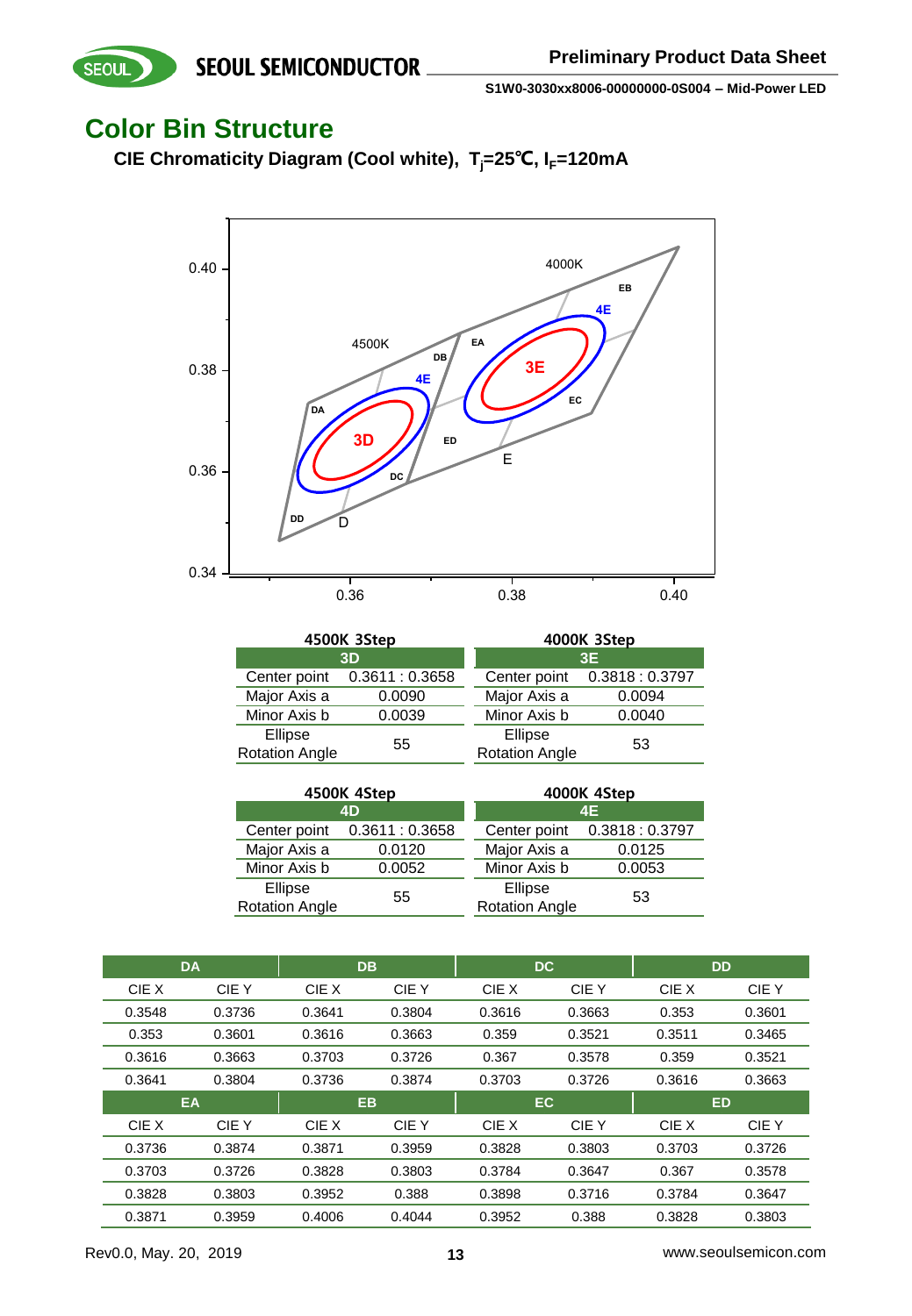### **Color Bin Structure**

SEOUL

0.36



|                       | 0.40          | 0.42                  | 0.44                         | 0.46                  | 0.48          |  |
|-----------------------|---------------|-----------------------|------------------------------|-----------------------|---------------|--|
|                       | 3500K 3Step   |                       | 3000K 3Step                  | 2700K 3Step           |               |  |
|                       | 3 Step        |                       | 3 Step                       | 3 Step                |               |  |
| Center point          | 0.4073:0.3917 |                       | Center point 0.4338 : 0.4030 | Center point          | 0.4578:0.4101 |  |
| Major Axis a          | 0.0093        | Major Axis a          | 0.0085                       | Major Axis a          | 0.0079        |  |
| Minor Axis b          | 0.0041        | Minor Axis b          | 0.0041                       | Minor Axis b          | 0.0041        |  |
| Ellipse               | 53            | Ellipse               | 53                           | Ellipse               | 54            |  |
| <b>Rotation Angle</b> |               | <b>Rotation Angle</b> |                              | <b>Rotation Angle</b> |               |  |

| 3500K 4Step           |               | 3000K 4Step           |                              | 2700K 4Step           |                 |  |
|-----------------------|---------------|-----------------------|------------------------------|-----------------------|-----------------|--|
| 4 Step                |               | 4 Step                |                              | 4 Step                |                 |  |
| Center point          | 0.4073:0.3917 |                       | Center point 0.4338 : 0.4030 | Center point          | 0.4578 : 0.4101 |  |
| Major Axis a          | 0.0124        | Major Axis a          | 0.0113                       | Major Axis a          | 0.0105          |  |
| Minor Axis b          | 0.0055        | Minor Axis b          | 0.0055                       | Minor Axis b          | 0.0055          |  |
| Ellipse               | 53            | Ellipse               | 53                           | Ellipse               | 54              |  |
| <b>Rotation Angle</b> |               | <b>Rotation Angle</b> |                              | <b>Rotation Angle</b> |                 |  |

|        | <b>FA</b>   |        | <b>FB</b>   |        | FC     | <b>FD</b> |             |
|--------|-------------|--------|-------------|--------|--------|-----------|-------------|
| CIE X  | CIE Y       | CIE X  | CIE Y       | CIE X  | CIE Y  | CIE X     | <b>CIEY</b> |
| 0.3996 | 0.4015      | 0.4146 | 0.4089      | 0.4082 | 0.392  | 0.3943    | 0.3853      |
| 0.3943 | 0.3853      | 0.4082 | 0.392       | 0.4017 | 0.3751 | 0.3889    | 0.369       |
| 0.4082 | 0.392       | 0.4223 | 0.399       | 0.4147 | 0.3814 | 0.4017    | 0.3751      |
| 0.4146 | 0.4089      | 0.4299 | 0.4165      | 0.4223 | 0.399  | 0.4082    | 0.392       |
|        | <b>GA</b>   |        | <b>GB</b>   | GC.    |        | <b>GD</b> |             |
| CIE X  | CIE Y       | CIE X  | CIE Y       | CIE X  | CIE Y  | CIE X     | CIE Y       |
| 0.4299 | 0.4165      | 0.443  | 0.4212      | 0.4345 | 0.4033 | 0.4223    | 0.399       |
| 0.4223 | 0.399       | 0.4345 | 0.4033      | 0.4259 | 0.3853 | 0.4147    | 0.3814      |
| 0.4345 | 0.4033      | 0.4468 | 0.4077      | 0.4373 | 0.3893 | 0.4259    | 0.3853      |
| 0.443  | 0.4212      | 0.4562 | 0.426       | 0.4468 | 0.4077 | 0.4345    | 0.4033      |
|        | <b>HA</b>   |        | <b>HB</b>   | HC.    |        | <b>HD</b> |             |
| CIE X  | <b>CIEY</b> | CIE X  | <b>CIEY</b> | CIE X  | CIE Y  | CIE X     | <b>CIEY</b> |
| 0.4562 | 0.426       | 0.4687 | 0.4289      | 0.4585 | 0.4104 | 0.4468    | 0.4077      |
| 0.4468 | 0.4077      | 0.4585 | 0.4104      | 0.4483 | 0.3919 | 0.4373    | 0.3893      |
| 0.4585 | 0.4104      | 0.4703 | 0.4132      | 0.4593 | 0.3944 | 0.4483    | 0.3919      |
| 0.4687 | 0.4289      | 0.481  | 0.4319      | 0.4703 | 0.4132 | 0.4585    | 0.4104      |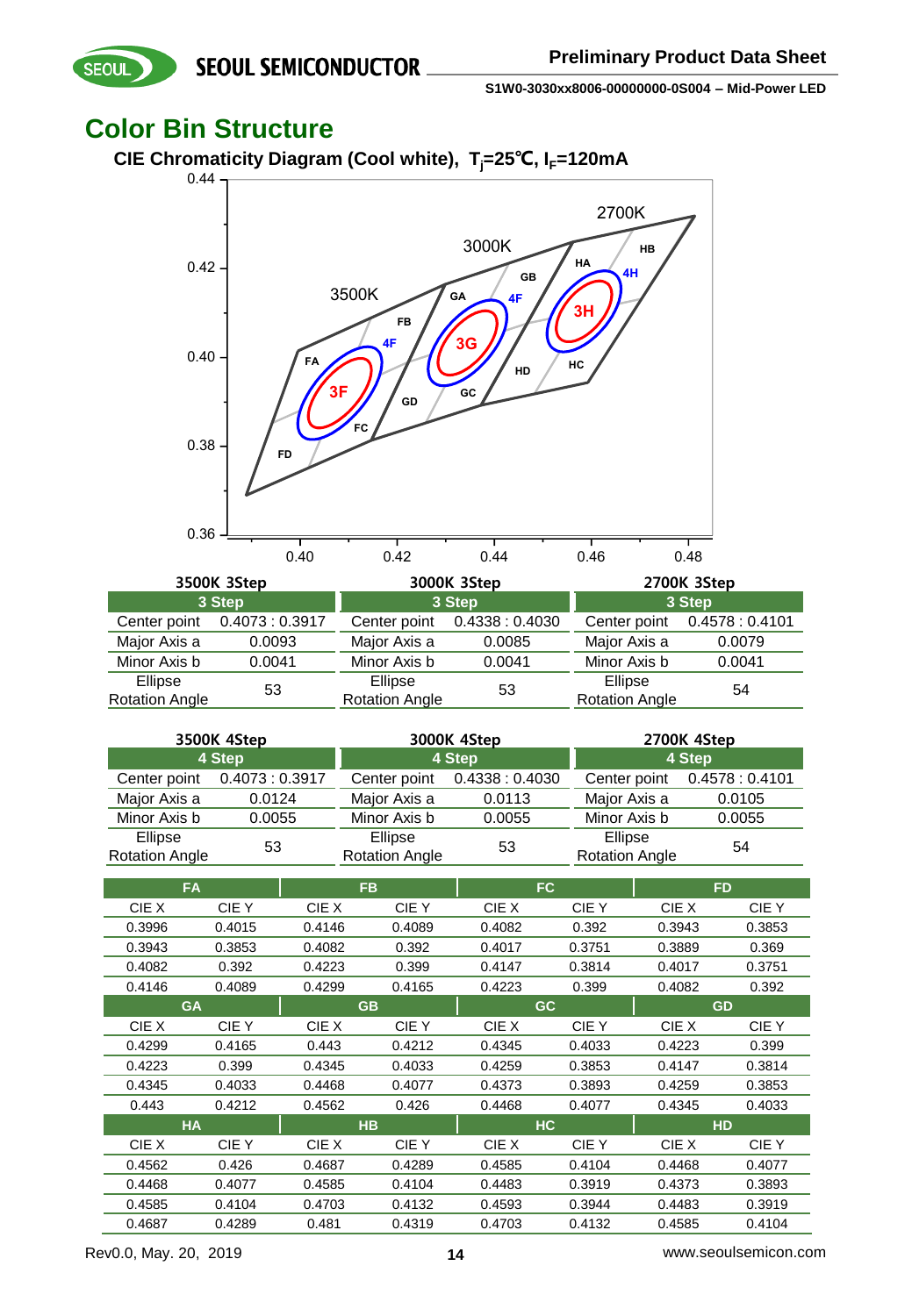

## **Mechanical Dimensions**



### **Top View <b>Bottom View**



**Side View Circuit**







(1) All dimensions are in millimeters.

(2) Scale : none

(3) Undefined tolerance is  $\pm$ 0.2mm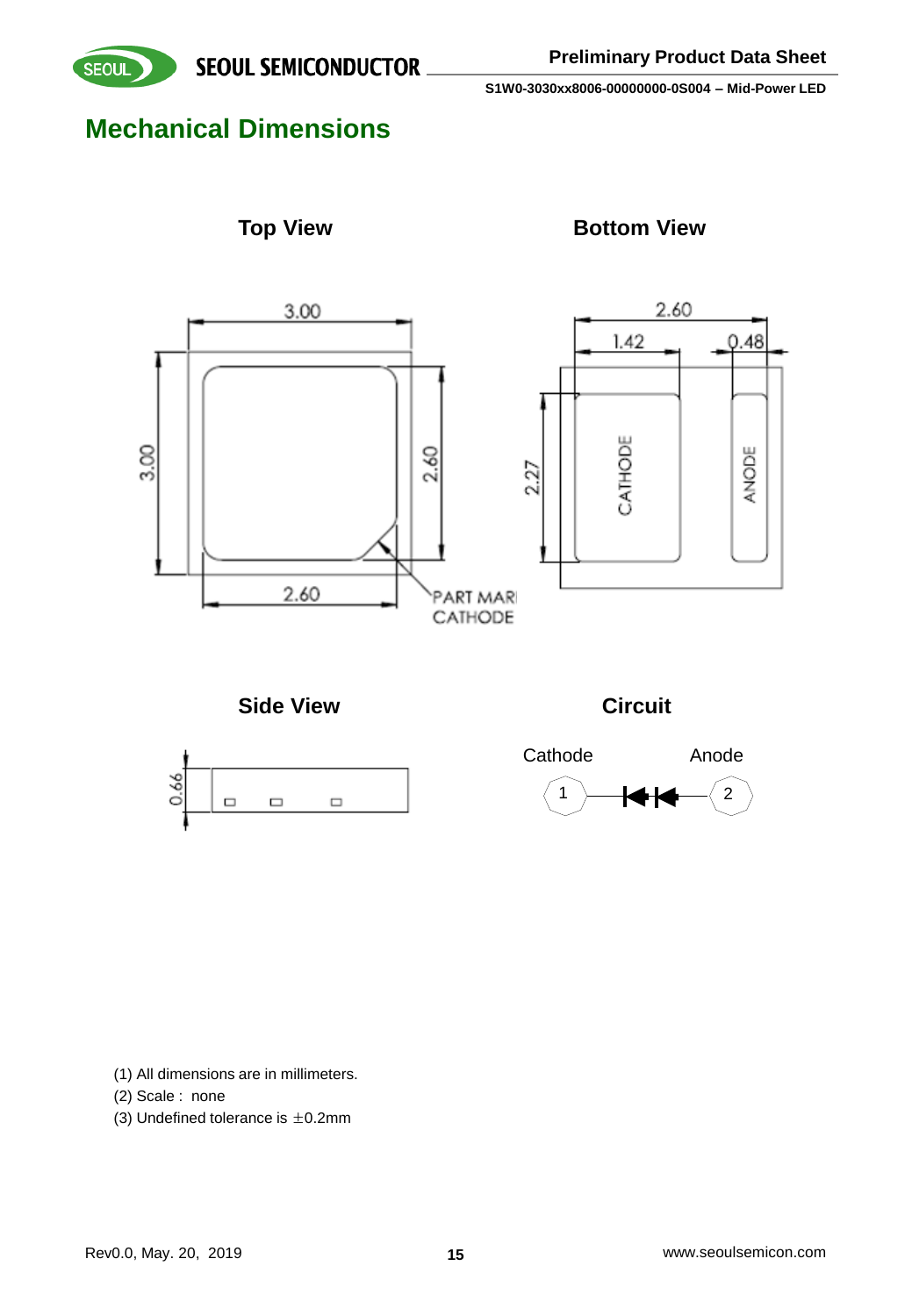

### **Recommended Solder Pad**



#### **Notes :**

- (1) All dimensions are in millimeters.
- (2) Scale : none
- (3) This drawing without tolerances are for reference only
- (4) Undefined tolerance is  $\pm 0.1$ mm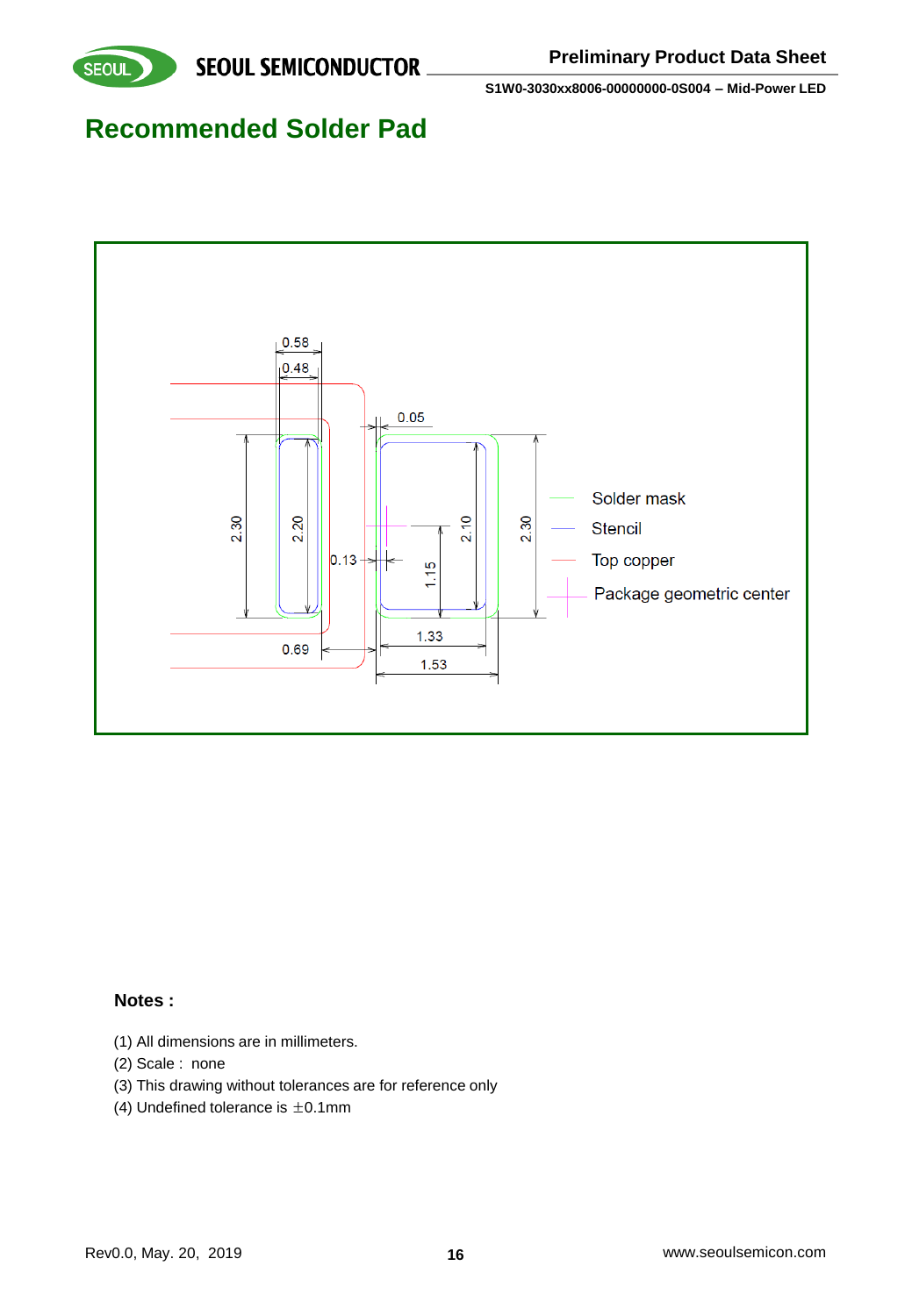**SEOUL** 

**S1W0-3030xx8006-00000000-0S004 – Mid-Power LED**

## **Reflow Soldering Characteristics**



| <b>Profile Feature</b>                                        | <b>Sn-Pb Eutectic Assembly</b> | <b>Pb-Free Assembly</b>    |
|---------------------------------------------------------------|--------------------------------|----------------------------|
| Average ramp-up rate (Tsmax to Tp)                            | 3° C/second max.               | 3° C/second max.           |
| Preheat<br>- Temperature Min (Tsmin)                          | 100 °C                         | 150 $^{\circ}$ C           |
| - Temperature Max (Tsmax)<br>- Time (Tsmin to Tsmax) (ts)     | 150 °C<br>60-120 seconds       | 200 °C<br>60-180 seconds   |
| Time maintained above:<br>- Temperature (TL)<br>- Time $(tL)$ | 183 °C<br>$60-150$ seconds     | 217 °C<br>$60-150$ seconds |
| Peak Temperature (Tp)                                         | $215^{\circ}$ C                | $260^{\circ}$ C            |
| Time within 5°C of actual Peak<br>Temperature (tp)2           | 10-30 seconds                  | 20-40 seconds              |
| Ramp-down Rate                                                | 6 °C/second max.               | 6 °C/second max.           |
| Time 25°C to Peak Temperature                                 | 6 minutes max.                 | 8 minutes max.             |

### **Caution**

- (1) Reflow soldering is recommended not to be done more than two times. In the case of more than 24 hours passed soldering after first, LEDs will be damaged.
- (2) Repairs should not be done after the LEDs have been soldered. When repair is unavoidable, suitable tools must be used.
- (3) When soldering, do not put stress on the LEDs during heating.
- (4) After soldering, do not warp the circuit board.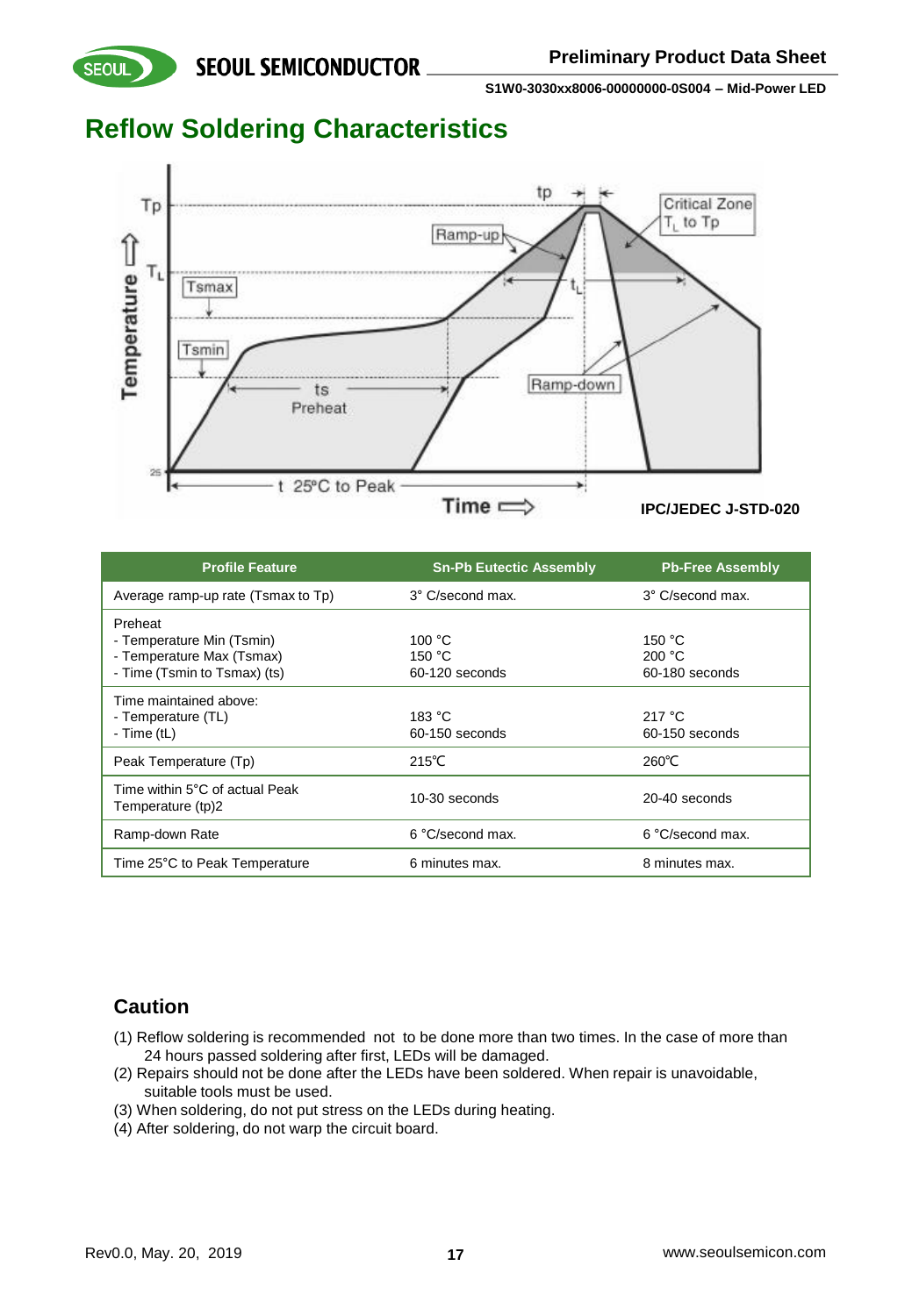

## **Emitter Tape & Reel Packing**





(Tolerance:  $\pm 0.2$ , Unit: mm )

- (1) Quantity : 4,500pcs/Reel
- (2) Cumulative Tolerance : Cumulative Tolerance/10 pitches to be  $\pm$ 0.2mm
- (3) Adhesion Strength of Cover Tape
- Adhesion strength to be 0.1-0.7N when the cover tape is turned off from the carrier tape at the angle of 10˚ to the carrier tape.
- (4) Package : P/N, Manufacturing data Code No. and Quantity to be indicated on a damp proof Package.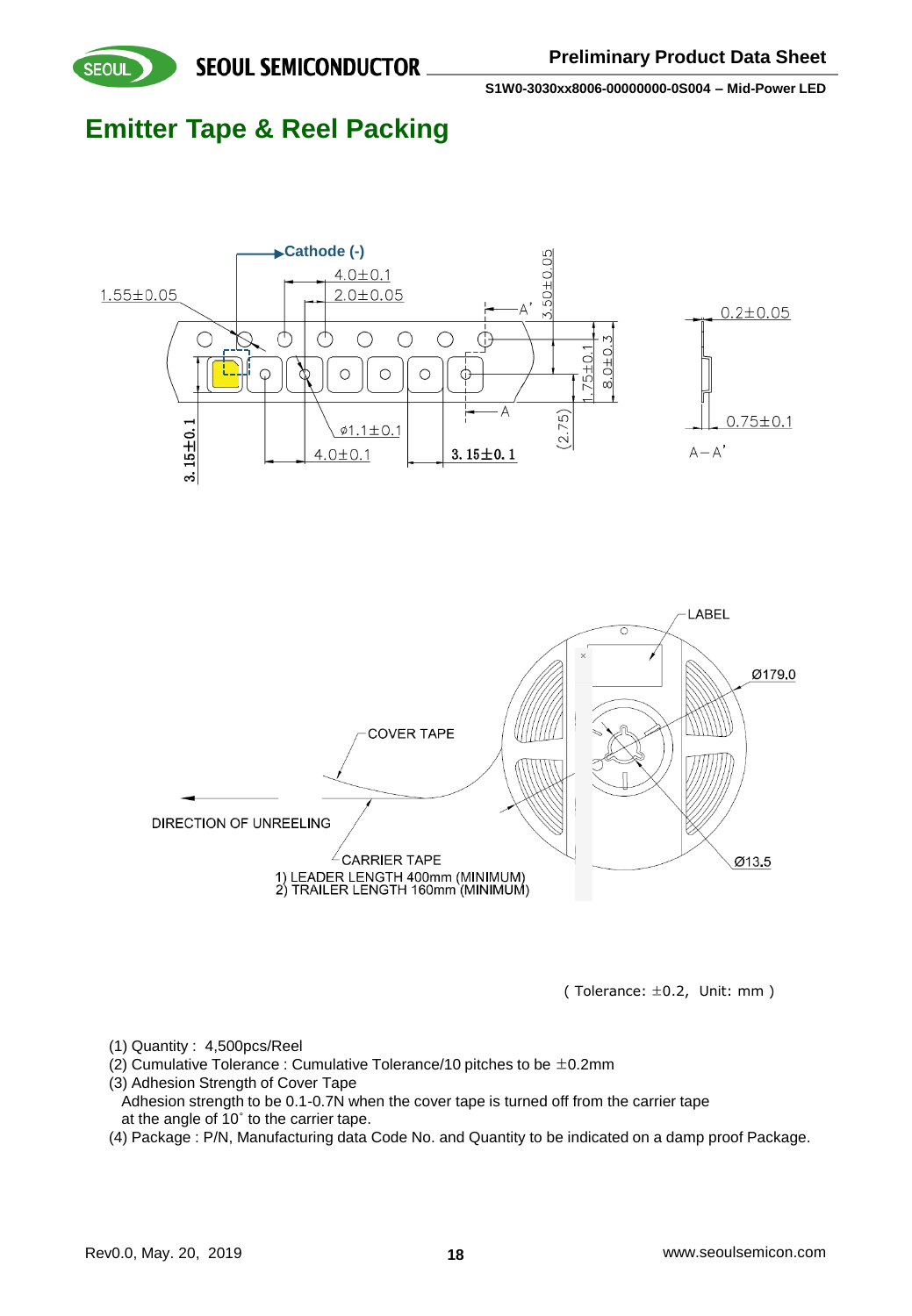



## **Emitter Tape & Reel Packing**

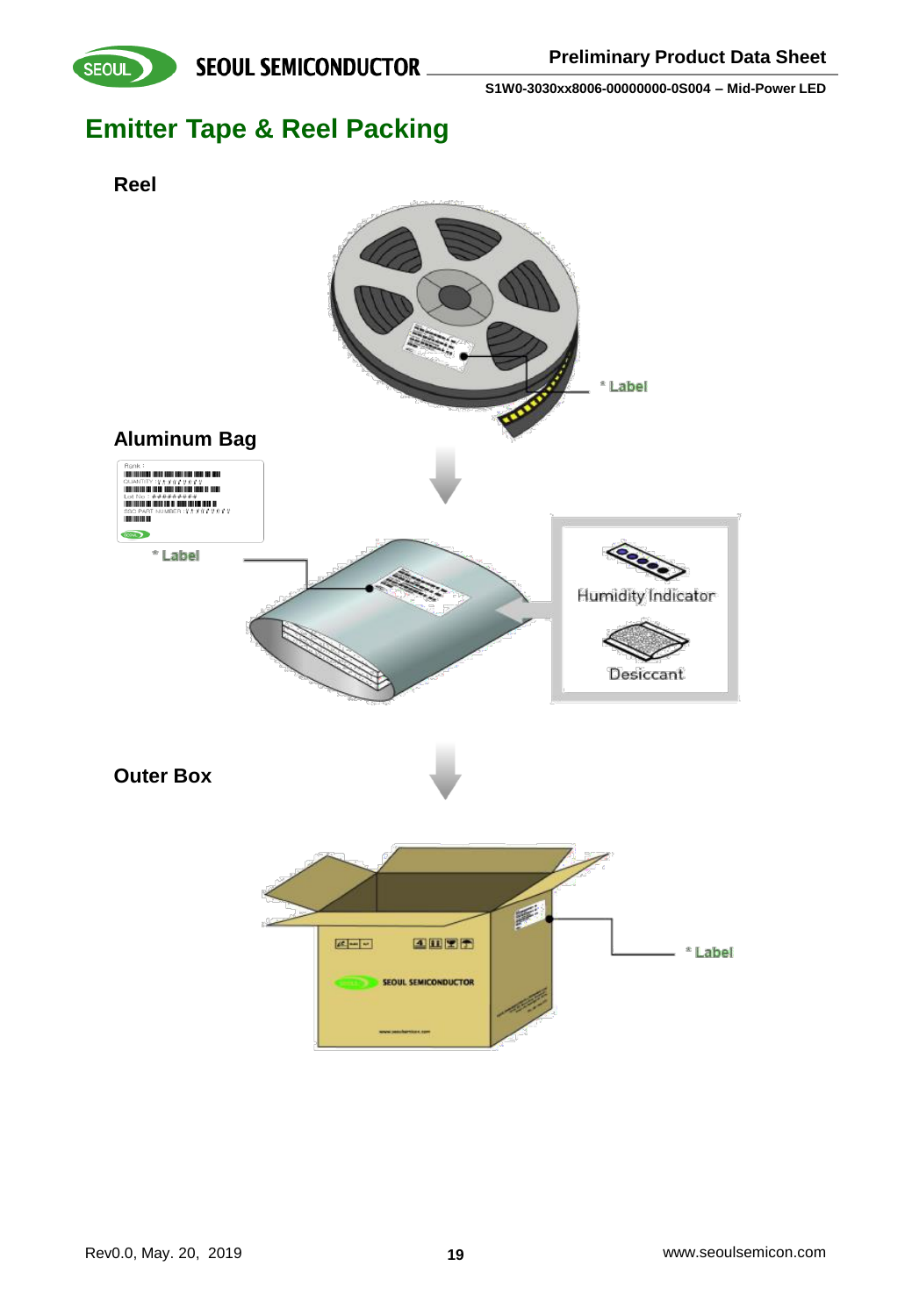

## **Product Nomenclature**

### **Table 7. Part Numbering System**

| <b>Part Number Code</b>          | <b>Description</b>                | <b>Part Number</b> | <b>Value</b>         |
|----------------------------------|-----------------------------------|--------------------|----------------------|
| $X_1$                            | Company                           | S                  | Seoul Semiconductor  |
| $\mathsf{X}_2$                   | Level of Integration              | 1                  | Discrete LED         |
| $X_3X_4$                         | Technology                        | W <sub>0</sub>     | <b>General White</b> |
|                                  |                                   |                    |                      |
| $X_5X_6X_7X_8$                   | Dimension                         | 3030               |                      |
| $X_9X_{10}$                      | <b>CCT</b>                        | <b>XX</b>          |                      |
| $X_{11}X_{12}$                   | <b>CRI</b>                        | 80                 |                      |
| $X_{13}X_{14}$                   | Vf                                | 06                 |                      |
|                                  |                                   |                    |                      |
| $X_{15}X_{16}X_{17}$             | Characteristic code<br>Flux Rank  | 000                |                      |
| $X_{18}X_{19}X_{20}$             | Characteristic code<br>Vf Rank    | 000                |                      |
| $X_{21}X_{22}$                   | Characteristic code<br>Color Step | 00                 |                      |
|                                  |                                   |                    |                      |
| $\mathsf{X}_{23}\mathsf{X}_{24}$ | Type                              | 0S                 |                      |
| $X_{25}X_{26}X_{27}$             | Internal code                     | 004                |                      |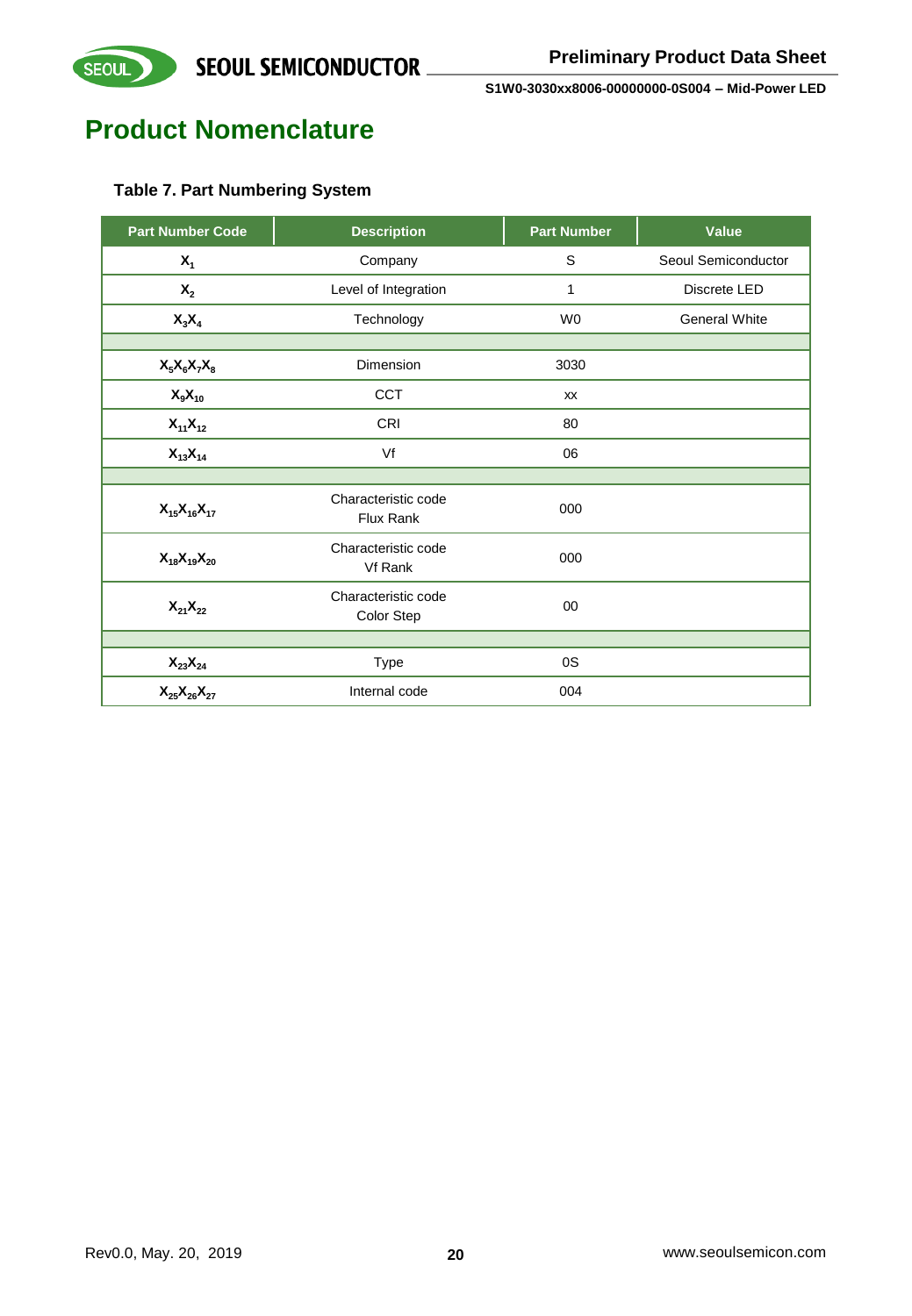

## **Handling of Silicone Resin for LEDs**

(1) During processing, mechanical stress on the surface should be minimized as much as possible. Sharp objects of all types should not be used to pierce the sealing compound.



(2) In general, LEDs should only be handled from the side. By the way, this also applies to LEDs without a silicone sealant, since the surface can also become scratched.



(3) When populating boards in SMT production, there are basically no restrictions regarding the form of the pick and place nozzle, except that mechanical pressure on the surface of the resin must be prevented. This is assured by choosing a pick and place nozzle which is larger than the LED's reflector area.

(4) Silicone differs from materials conventionally used for the manufacturing of LEDs. These conditions must be considered during the handling of such devices. Compared to standard encapsulants, silicone is generally softer, and the surface is more likely to attract dust.

As mentioned previously, the increased sensitivity to dust requires special care during processing. In cases where a minimal level of dirt and dust particles cannot be guaranteed, a suitable cleaning solution must be applied to the surface after the soldering of components.

(5) SSC suggests using isopropyl alcohol for cleaning. In case other solvents are used, it must be assured that these solvents do not dissolve the package or resin. Ultrasonic cleaning is not recommended. Ultrasonic cleaning may cause damage to the LED.

(6) Please do not mold this product into another resin (epoxy, urethane, etc) and do not handle this. product with acid or sulfur material in sealed space.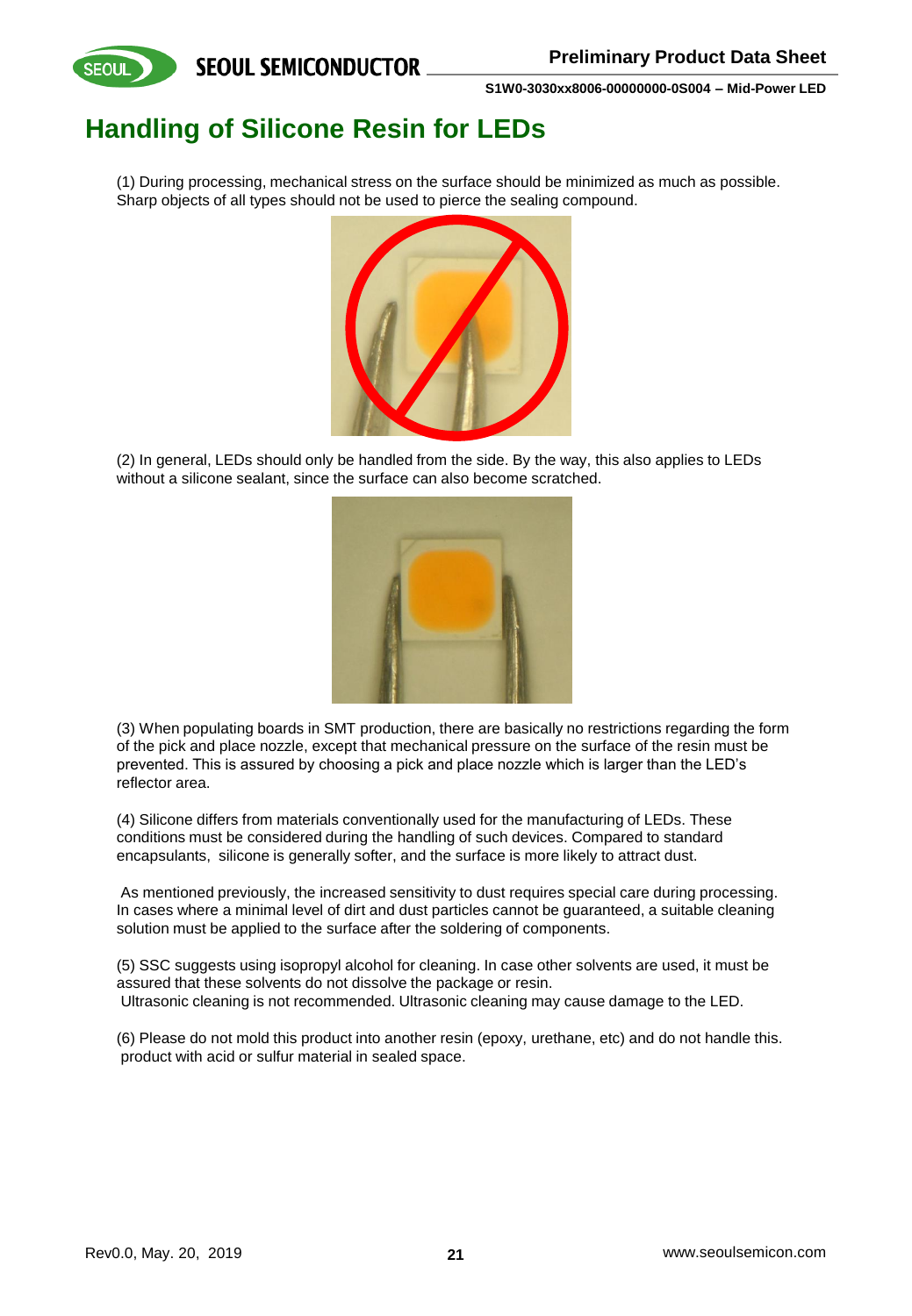

## **Precaution for Use**

#### (1) Storage

To avoid the moisture penetration, we recommend store in a dry box with a desiccant. The recommended storage temperature range is 5℃ to 30℃ and a maximum humidity of RH50%.

(2) Use Precaution after Opening the Packaging

Use SMT techniques properly when you solder the LED as separation of the lens may affect the light output efficiency.

Pay attention to the following:

- a. Recommend conditions after opening the package
	- Sealing / Temperature : 5 ~ 40℃ Humidity : less than RH30%
- b. If the package has been opened more than 4 week(MSL\_2a) or the color of the desiccant

changes, components should be dried for 10-12hr at  $60±5^{\circ}C$ 

(3) Do not apply mechanical force or excess vibration during the cooling process to normal temperature after soldering.

(4) Do not rapidly cool device after soldering.

(5) Components should not be mounted on warped (non coplanar) portion of PCB.

(6) Radioactive exposure is not considered for the products listed here in.

(7) Gallium arsenide is used in some of the products listed in this publication. These products are dangerous if they are burned or shredded in the process of disposal. It is also dangerous to drink the liquid or inhale the gas generated by such products when chemically disposed of.

(8) This device should not be used in any type of fluid such as water, oil, organic solvent and etc. When washing is required, IPA (Isopropyl Alcohol) should be used.

(9) When the LEDs are in operation the maximum current should be decided after measuring the package temperature.

(10) LEDs must be stored properly to maintain the device. If the LEDs are stored for 3 months or more after being shipped from Seoul Semiconductor. A sealed container with a nitrogen atmosphere should be used for storage.

(11) The appearance and specifications of the product may be modified for improvement without notice.

(12) Long time exposure of sunlight or occasional UV exposure will cause lens discoloration.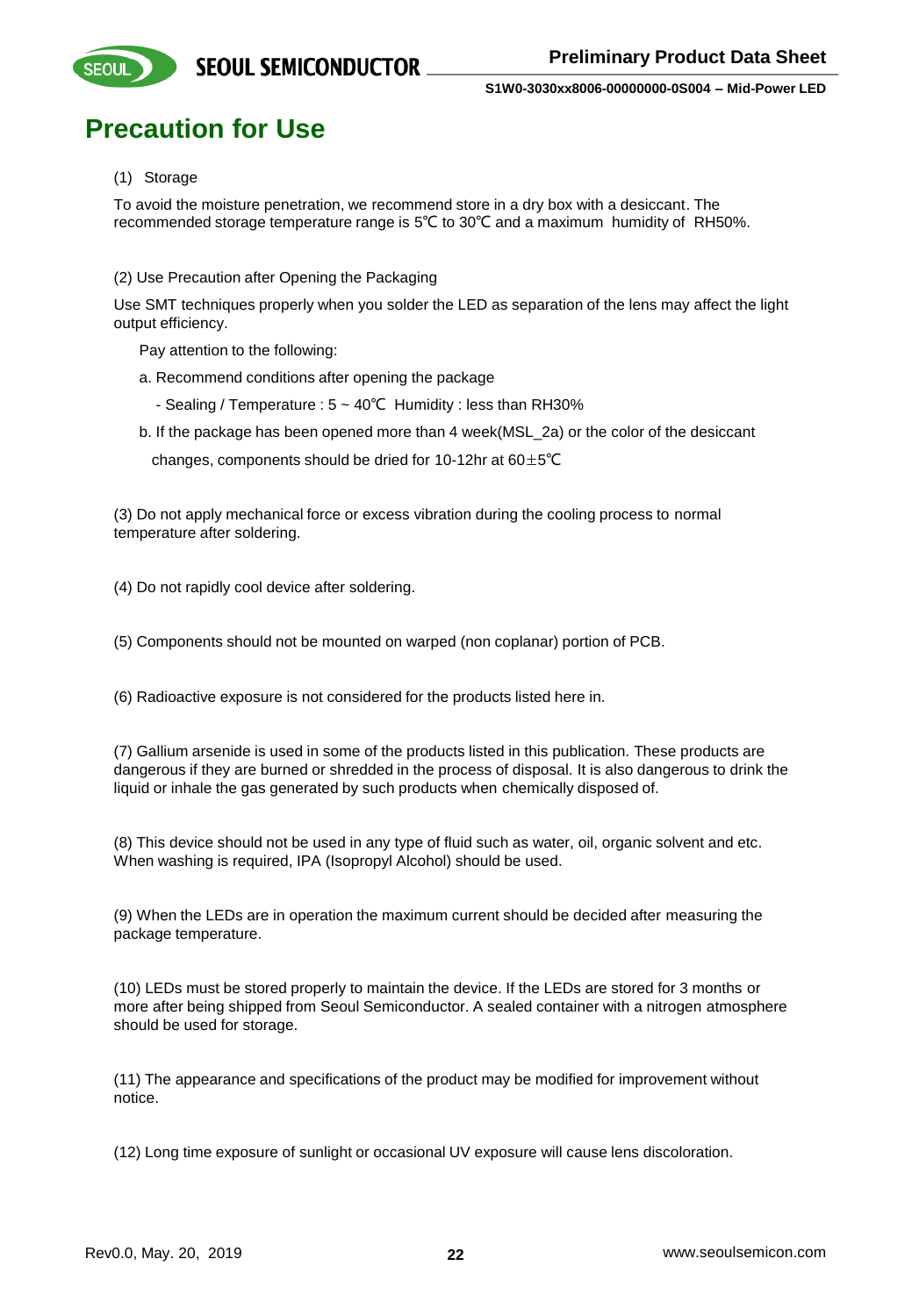

**SEOUI** 

**S1W0-3030xx8006-00000000-0S004 – Mid-Power LED**

### **Precaution for Use**

(13) VOCs (Volatile organic compounds) emitted from materials used in the construction of fixtures can penetrate silicone encapsulants of LEDs and discolor when exposed to heat and photonic energy. The result can be a significant loss of light output from the fixture. Knowledge of the properties of the materials selected to be used in the construction of fixtures can help prevent these issues.

(14) The slug is electrically isolated.

- (15) Attaching LEDs, do not use adhesives that outgas organic vapor.
- (16) The driving circuit must be designed to allow forward voltage only when it is ON or OFF. If the reverse voltage is applied to LED, migration can be generated resulting in LED damage.

(17) LEDs are sensitive to Electro-Static Discharge (ESD) and Electrical Over Stress (EOS). Below is a list of suggestions that Seoul Semiconductor purposes to minimize these effects.

a. ESD (Electro Static Discharge)

Electrostatic discharge (ESD) is the defined as the release of static electricity when two objects come into contact. While most ESD events are considered harmless, it can be an expensive problem in many industrial environments during production and storage. The damage from ESD to an LEDs may cause the product to demonstrate unusual characteristics such as:

- Increase in reverse leakage current lowered turn-on voltage
- Abnormal emissions from the LED at low current

The following recommendations are suggested to help minimize the potential for an ESD event. One or more recommended work area suggestions:

- Ionizing fan setup
- ESD table/shelf mat made of conductive materials
- ESD safe storage containers

One or more personnel suggestion options:

- Antistatic wrist-strap
- Antistatic material shoes
- Antistatic clothes

Environmental controls:

- Humidity control (ESD gets worse in a dry environment)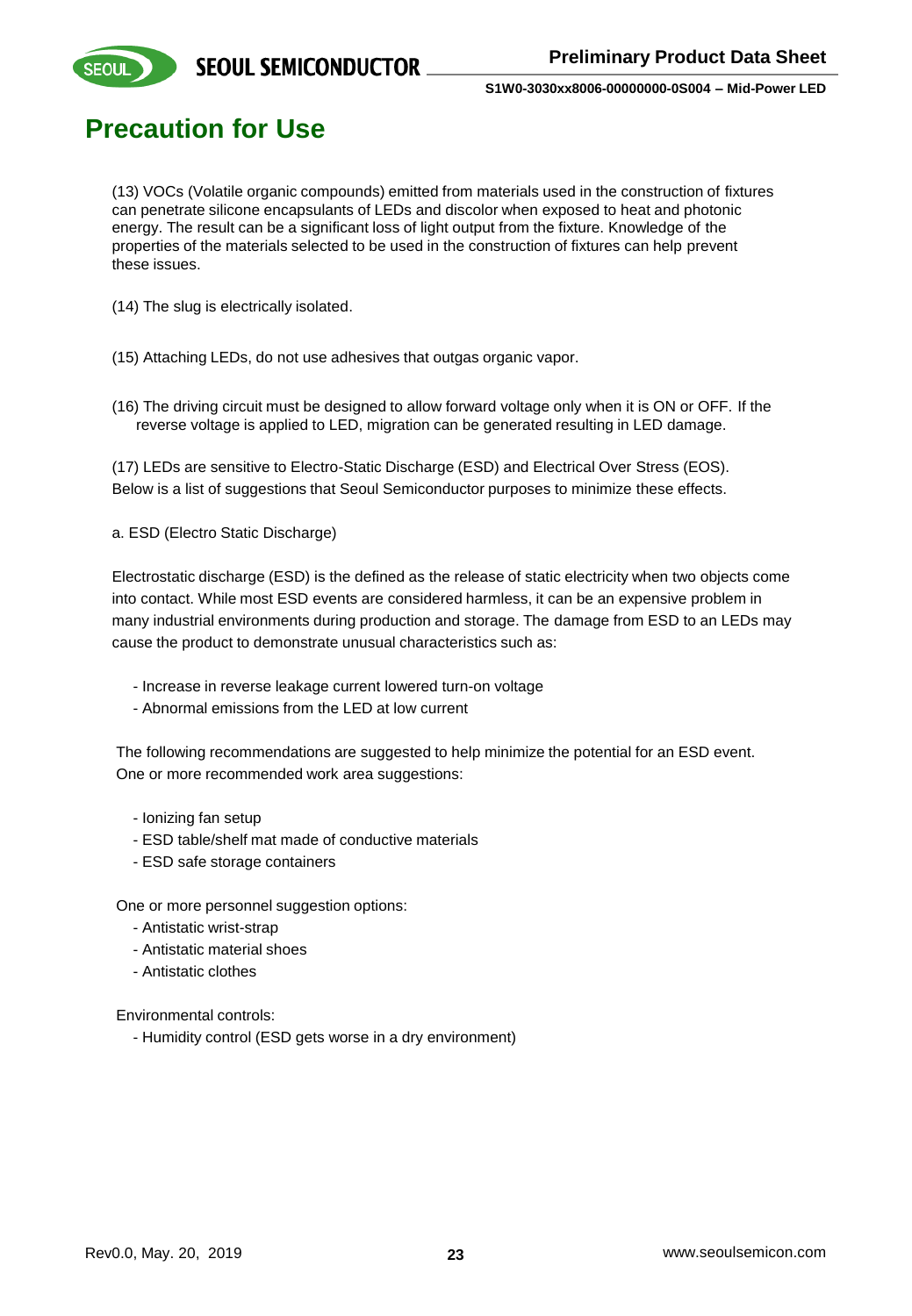

## **Precaution for Use**

b. EOS (Electrical Over Stress)

Electrical Over-Stress (EOS) is defined as damage that may occur when an electronic device is subjected to a current or voltage that is beyond the maximum specification limits of the device. The effects from an EOS event can be noticed through product performance like:

- Changes to the performance of the LED package

(If the damage is around the bond pad area and since the package is completely encapsulated the package may turn on but flicker show severe performance degradation.)

- Changes to the light output of the luminaire from component failure
- Components on the board not operating at determined drive power

Failure of performance from entire fixture due to changes in circuit voltage and current across total circuit causing trickle down failures. It is impossible to predict the failure mode of every LED exposed to electrical overstress as the failure modes have been investigated to vary, but there are some common signs that will indicate an EOS event has occurred:

- Damaged may be noticed to the bond wires (appearing similar to a blown fuse)
- Damage to the bond pads located on the emission surface of the LED package
- (shadowing can be noticed around the bond pads while viewing through a microscope)
- Anomalies noticed in the encapsulation and phosphor around the bond wires.
- This damage usually appears due to the thermal stress produced during the EOS event.
- c. To help minimize the damage from an EOS event Seoul Semiconductor recommends utilizing:
	- A surge protection circuit
	- An appropriately rated over voltage protection device
	- A current limiting device